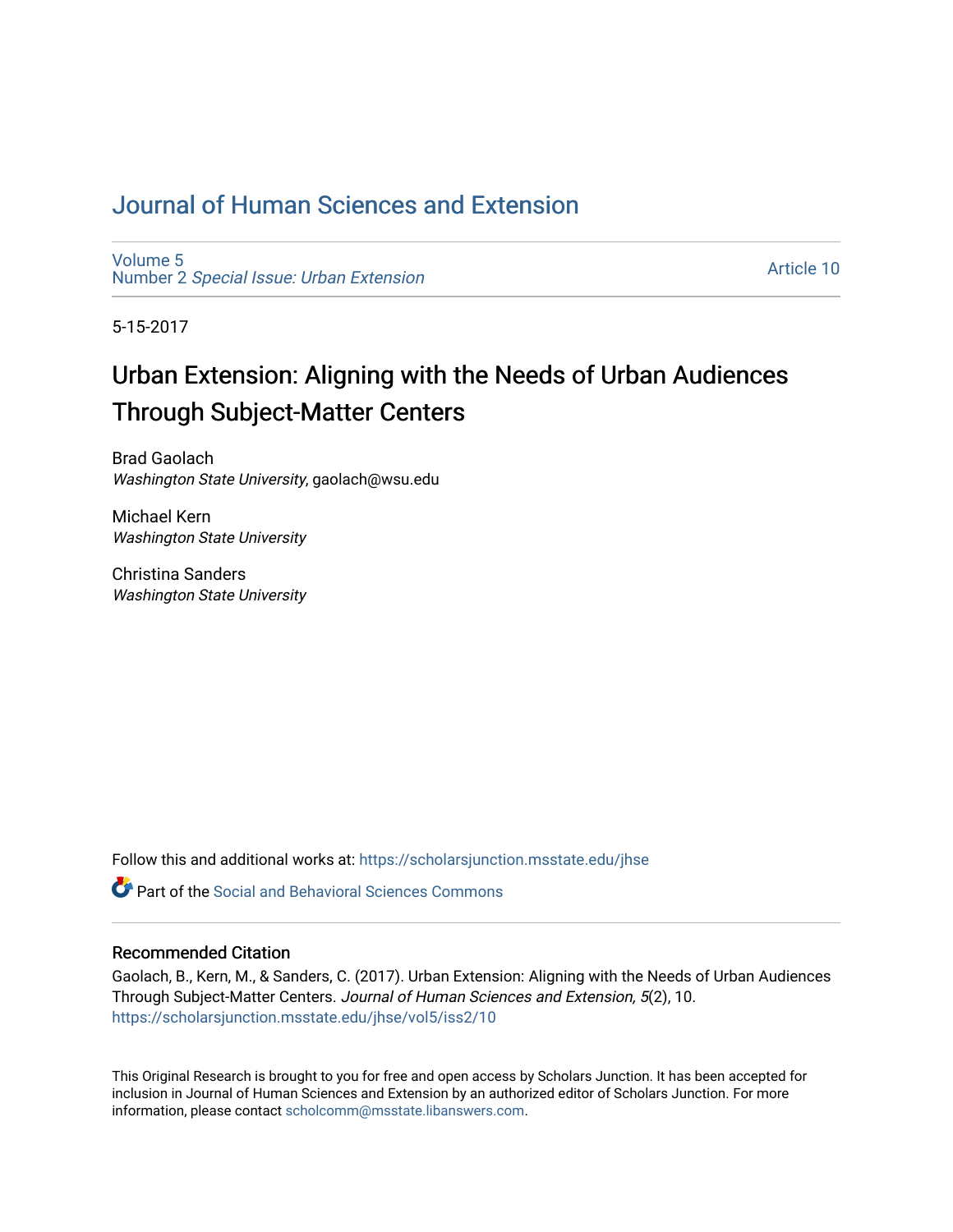# Urban Extension: Aligning with the Needs of Urban Audiences Through Subject-Matter Centers

#### Acknowledgments

The first author wants to acknowledge Robert McDaniel and Martha Aitken for their rolesin developing and shaping the WSU Metropolitan Center for Applied Research & Extension and Curtis Moulton for his early formative roles in expressing the need for such a center and ongoing support and collegial discussions which were formative in its creation and early success.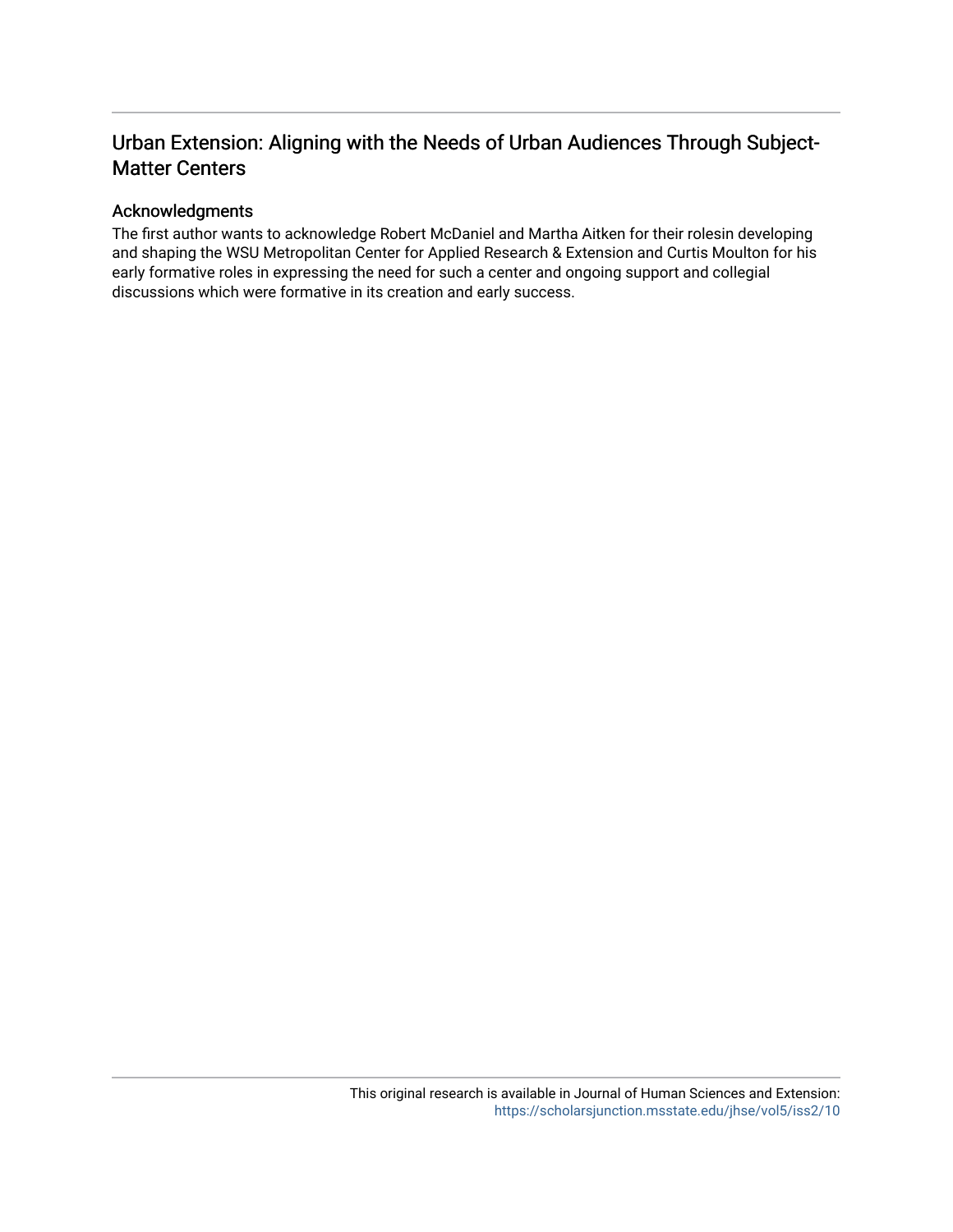# **Urban Extension: Aligning with the Needs of Urban Audiences Through Subject-Matter Centers**

## **Brad Gaolach Michael Kern Christina Sanders** *Washington State University*

*The educational program model is the principle approach Extension uses to deliver on its mission of "taking knowledge to the people." However, with county-based faculty fully engaged in long-term program delivery, they may have little or no capacity to address emerging issues faced by urban communities. Urban governments often seek the research capacity of a university in addition to, or instead of, the traditional Extension programming model but sometimes turn first to other urban-serving universities. Washington State University Extension has addressed these challenges by establishing subject-matter centers. This article examines how subject-matter centers can add capacity to traditional Extension offices in order to be responsive to emerging local needs, suggesting models that other university Extension programs may use or adapt to their local communities. These models also foster more community engagement and articulate greater public value for the institution as a whole.* 

*Keywords:* metropolitan, public policy, short-term projects, building capacity, responsiveness, programming, public value

## **Introduction**

Since its inception over a century ago, Extension has fulfilled its mission of "taking knowledge gained through research and education and bringing it directly to the people to create positive changes" (U.S. Department of Agriculture, n.d.) through nonformal education and learning activities–often referred to as programs (Peterson, 2015). While variation exists across the Extension network, Extension programs are comprised of the key attributes of planning, design, implementation, evaluation and stakeholder involvement (Franz, Garst, & Gagnon, 2015).

Franz et al. (2015) provided a comprehensive review of approaches to and the evolution of Extension programs, including Boone, Saftrit, and Jones' (2002) assessment that program development is complex and technical. Franz et al. (2015) noted that most Extension professionals directly or indirectly utilize the program development model articulated by Seevers and Graham (2012) comprised of planning, design and implementation, and evaluation.

Direct correspondence to Brad Gaolach at gaolach@wsu.edu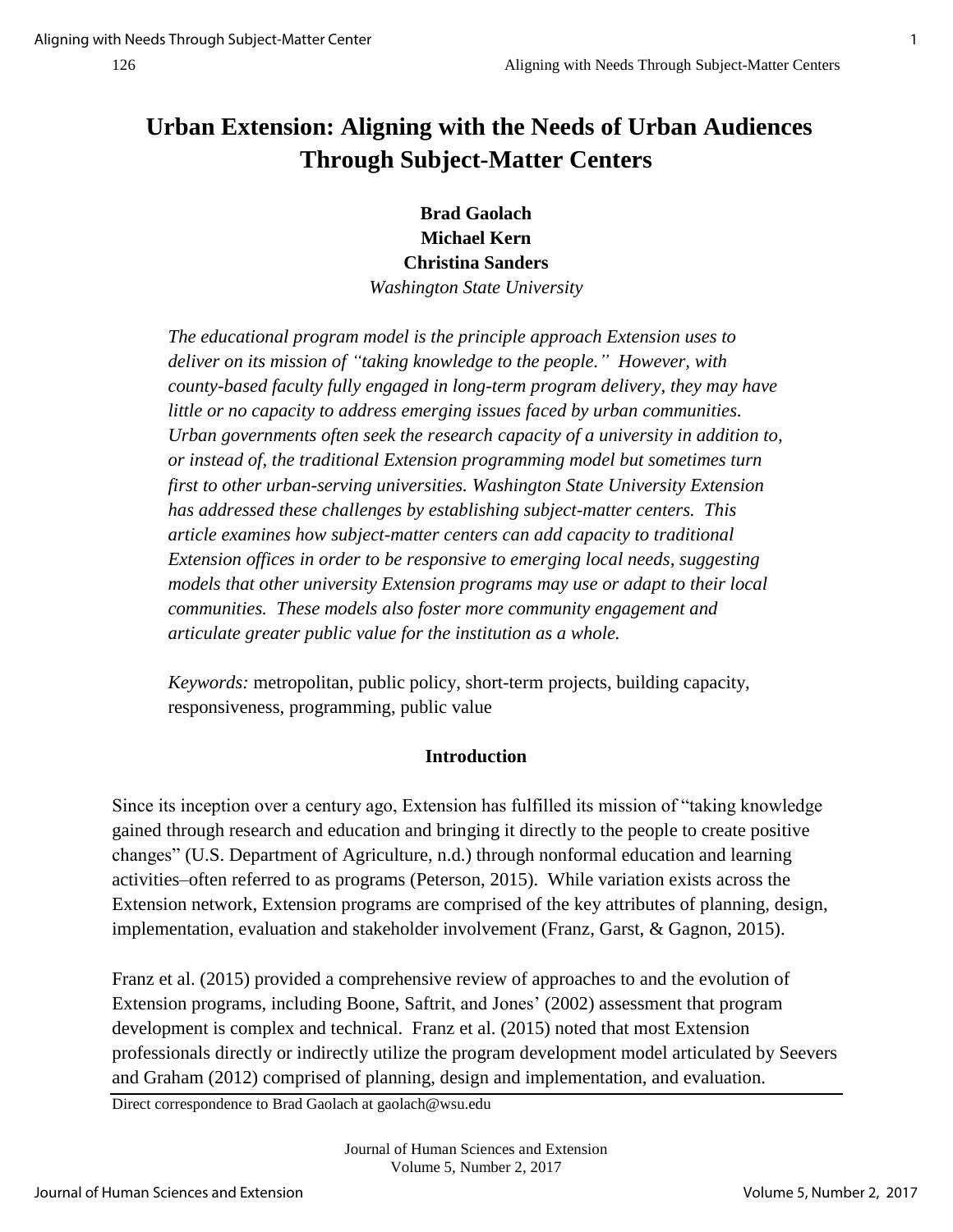However, Franz et al. (2015) presented additional program development models with more steps—one with 15 steps (Boyle, 1981) and an interactive, nonlinear model with 10 concepts (Caffarella & Ratcliff Daffron, 2013); as well as models from differing foci—a systems approach for organizational improvement (Boone et al., 2002), lifelong learning (Boyle, 1981), peoplecentered (Cervero & Wilson, 2006), and adult education (Caffarella & Ratcliff Daffron, 2013).

The development, delivery, and implementation of a program are not enough; it must "create positive change" in order for Extension to deliver on its mission (Kalambokidis, 2014). Historically, Extension professionals have worked to provide value to the lives of rural stakeholders and community members by developing programs that fit the specific needs of the communities they serve. This direct impact on the lives of program participants is a private value of Extension's work. Historically, articulation of these direct benefits has been sufficient for Extension and its traditional audiences (Kalambokidis, 2014). In tracing the evolution of needs assessments (an integral piece of traditional program development), Garst and McCawley (2015) reinforced that the U.S. Congress created Extension primarily to help meet the needs of rural communities and assist farmers in providing the amount of food needed throughout the country as populations continued to grow, linking the private value (assisting farmers) with the public value (ensuring an adequate food supply) of Extension. While implicitly articulated in Extension's past, it is only recently that Extension has begun to focus on articulating its public value (Franz, 2011; Franz et al., 2015; Kalambokidis, 2014), which is defined by Kalambokidis and Bipes (2007) as "the value of a program to those who do not directly benefit from the program" (p. 12).

As addressed later in this article, articulating Extension's public value may be even more important in urban or metropolitan communities. For this article, the terms urban, metropolitan, or city are used interchangeably to refer to central cities, metropolitan and suburban areas that surround these cities, and other highly populated counties. Metropolitan communities are often comprised of multijurisdictional networks of city, county, and regional governments and agencies along with numerous community- or faith-based organizations and nongovernmental organizations that often have overlapping missions with Extension. As metropolitan communities expand and grow, tensions are created around growth management and interjurisdictional cooperation. A high degree of ethnic and racial diversity both enriches and challenges metropolitan communities (Gaolach, McDaniel, & Aitken, 2015) with their own communication patterns and knowledge centers (Fehlis, 1992; Webster & Ingram, 2007).

Although populations and their needs have changed over time, Extension has evolved in many ways to be able to continue to meet those needs, yet collaborative development and delivery of customized programming to assist community members and other stakeholders remain foundationally the same. To adapt to a changing environment, Washington State University (WSU) Extension has developed subject-based applied research centers. These centers expand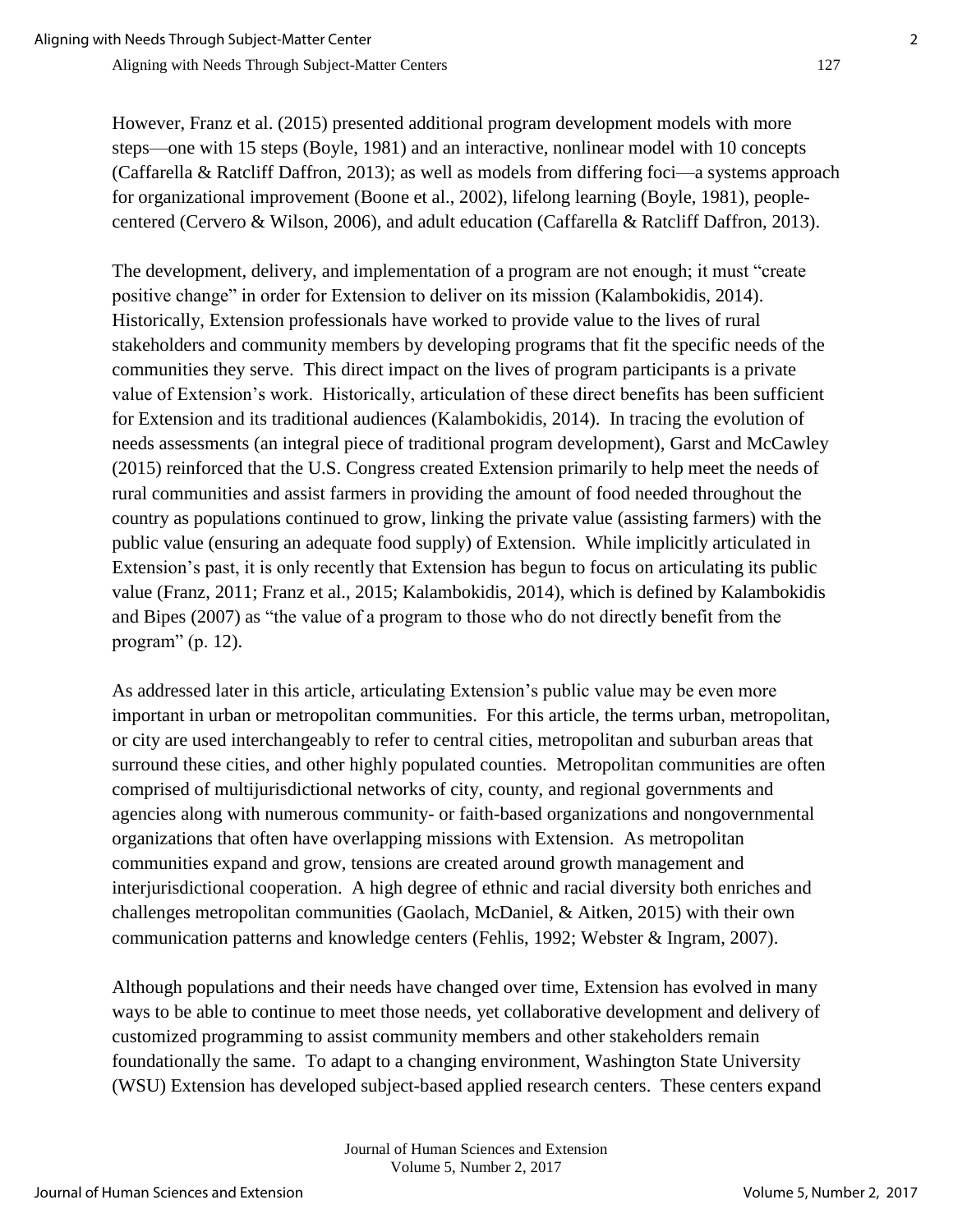the types of services offered through Extension, the method in which those services are delivered, and the choice of tools or resources accessed and developed by Extension professionals to better serve a shifting demographic.

### **Serving Urban Constituents–Is It as Easy as Putting "Urban" in the Title?**

Extension's need, approach, and ability to serve urban constituents has been discussed in numerous venues and across decades (e.g., Argabright, McGuire, & King, 2012; Borich, 2001; Gould, Steel, & Woodrum, 2014; Krofta & Panshin, 1989; National Urban Extension Task Force, 1996; Webster & Ingram, 2007). The National Urban Extension Task Force (1996), while documenting the migration of residents to urban communities and examples of early urban programming, commented that Extension "followed the people" with programming. Both the language of this report and the examples provided show a marked propensity to take existing educational programs developed to serve rural communities and follow people to the cities with these programs. There are very few examples of developing programming with the urban constituent in mind from the beginning.

This penchant for adaptation over creating new programs was reinforced when the Western Extension Directors Association (WEDA) requested that the Western Regional Program Leadership Committee (WRPLC) examine how Extension was serving urban constituents and if new approaches were needed. After conducting a literature review and surveying the Western states, the WRPLC concluded that (a) most Extension programming in Western metropolitan areas is adapted from rural experiences and not from an urban perspective; (b) Extension nationally does not include an urban agenda; and (c) as a result, Extension programs of the past and even present offer few lessons for the development of a new urban model (WEDA, 2008).

While metropolitan and rural areas share common social issues such as poverty, homelessness, public safety, and health, addressing these issues in metropolitan areas requires approaches that recognize the multiple jurisdictions and the complex political environments. Uniquely, large metropolitan areas necessitate significant and complex infrastructure investments such as multimodal transportation systems, wastewater treatment facilities, and stormwater and pollutant management systems (Gaolach et al., 2015). These all raise unique challenges and prevent mere adaptation of existing programming.

In 2015, the National Urban Extension Leaders (NUEL) identified four common themes where urban communities represent unique challenges and opportunities for Extension: (a) positioning, (b) programs, (c) personnel, and (d) partnerships (NUEL, 2015). Other articles in this special *Journal of Human Sciences and Extension* issue examine positioning, personnel, and partnerships. Each of these themes intersects with how programming is developed and delivered, making it difficult to just append urban to successful, rural-influenced programming.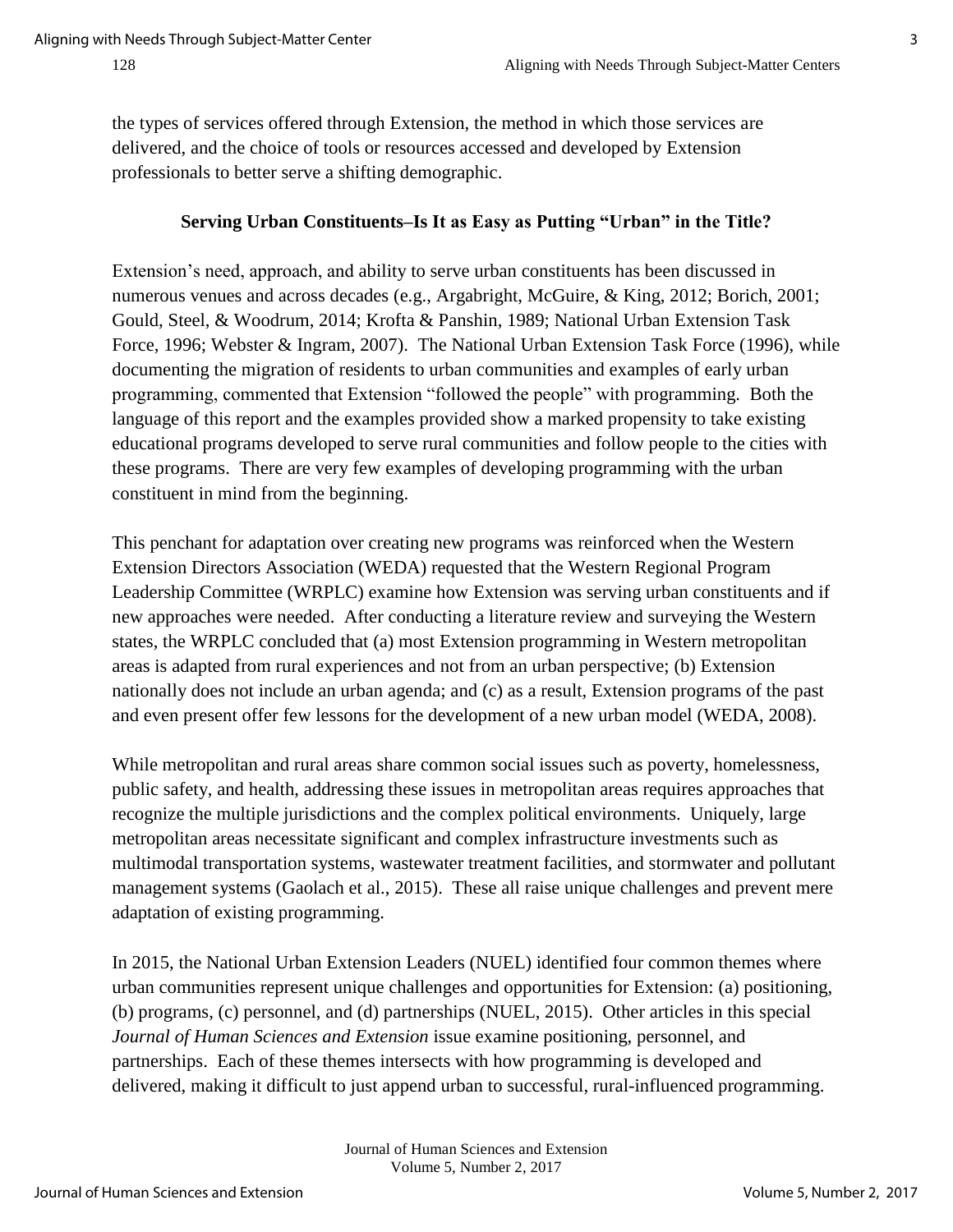## **The Need for Greater Capacity and Responsiveness–Does This Call for a New Model?**

As the front door of the university to our communities, it is essential that Extension is responsive to community needs. Yet the public's expectation for the rate at which Extension should respond appears to exceed Extension's own perception of the need (Extension Committee on Policy [ECOP], 2002). Often, once Extension offices perceive the need to respond to emerging issues, they lack the capacity to respond because they are fully engaged in subject-matter-based programming. Additionally, while the cost associated with developing and delivering traditionally-based programs has increased, revenue streams have continually decreased (Argabright et al., 2012) making it even more difficult to add capacity.

In its seminal report, *Extension in the Urban West* (WEDA, 2008), WEDA concluded that a new model for metropolitan Extension should emphasize

- applied research and engaged scholarship driven by the complex issues faced by urban communities,
- strategies to work with urban decision makers as a mechanism for increased impact,
- staffing approaches that emphasize flexibility and responsiveness while engaging in contractual applied research projects instead of longer-term educational programs, and
- enhanced access to degree programs and experiential learning.

Argabright et al. (2012) echoed the perspective of WEDA when they called for innovation over "fixing" problems of the past and gave examples of creative and innovative processes and activities Extension could pursue; several of which aligned with WEDA's report.

Subject-matter centers have long been used for applied, multidisciplinary research and practice at universities (e.g., Bozeman & Boardman, 2003; Ikenberry & Friedman, 1972; Stahler & Tash, 1994). For Extension, what do subject-matter centers allow that more traditional, county officebased approaches struggle to deliver?

- Subject-matter centers emphasize projects over programs. In this context, projects are time-bound with a defined start and end date, have defined project deliverables (e.g., reports, legislation, regulations, events, etc.) separate from academic scholarship, and are extramurally funded. In contrast, programs imply long-term duration with dedicated staffing and consistent programs or activities, such as Extension legacy programs 4-H and Master Gardeners.
- Centers emphasize the development of project-based teams; when the project ends, the team disbands. Teams are dynamically created among campus-based faculty with and without Extension appointments, engage graduate and undergraduate students in real-world learning, and are built around applied- or action-based research.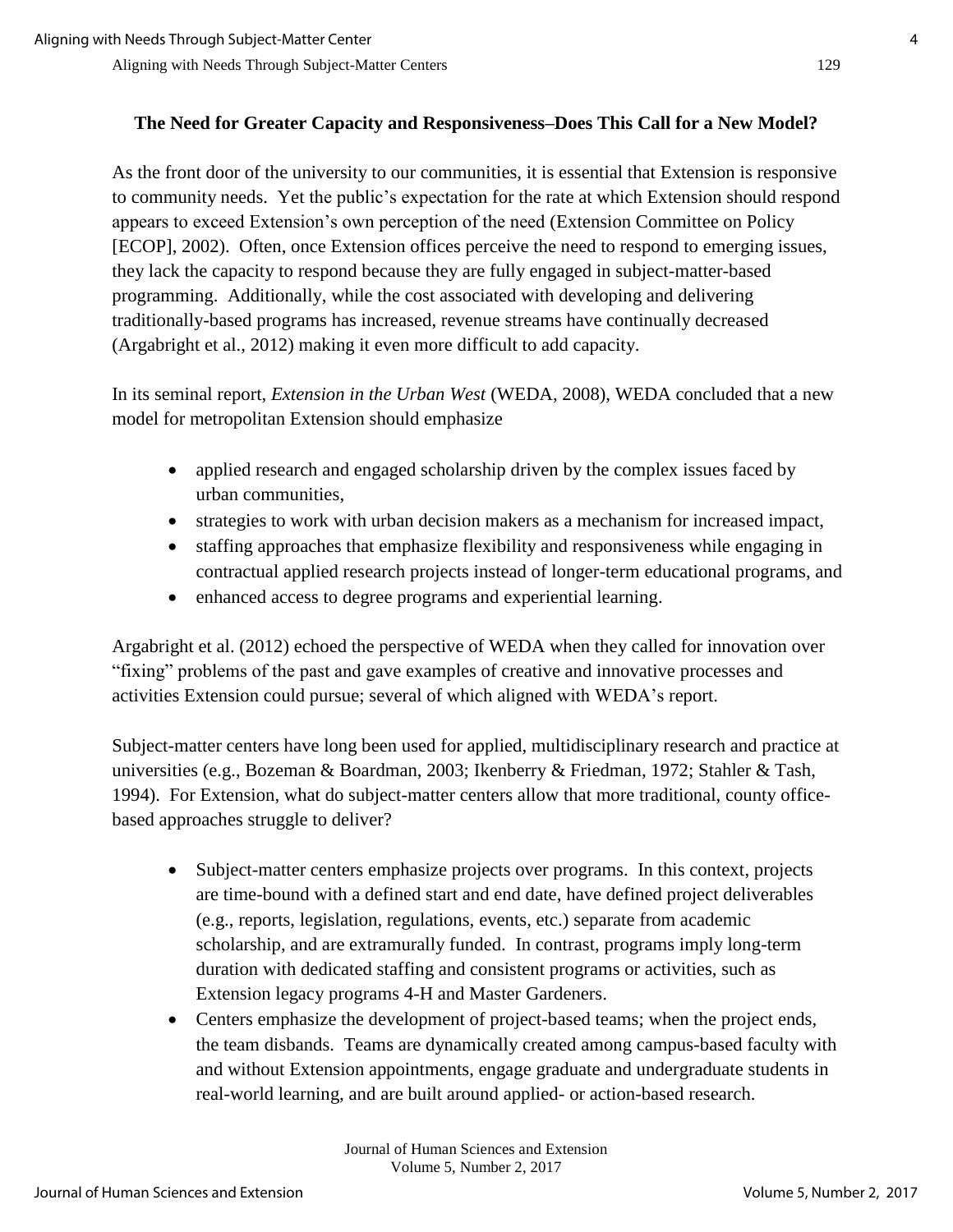- Centers employ a relatively small, nimble staff that emphasize project management.
- Centers engage new stakeholders. Project-based, applied research centers can address the needs of government officials and decision makers to support policy, system, and environment changes, impacting more individuals by working upstream from the enduser of information (Extension's more traditional audience).

The next section provides a basic overview of three WSU Extension Centers; all work statewide (see Figure 1 for reference to specific office locations):

- 1) Division of Governmental Studies and Services (DGSS), operating for more than 50 years focusing on applied quantitative and qualitative social science research and evaluation (offices in Pullman and Olympia);
- 2) William D. Ruckelshaus Center (Ruckelshaus Center), 12 years old and focusing on collaborative public policy (offices in Seattle and Pullman); and
- 3) Metropolitan Center for Applied Research and Extension (Metro Center), newly created and focusing on metropolitan applied research (offices in Everett and Seattle).

A more detailed description of each center's operational logistics, in-reach to campus-based research faculty and students, and local capacity building follow.



*Figure 1. State of Washington with WSU Main and Branch Campuses*

Journal of Human Sciences and Extension Volume 5, Number 2, 2017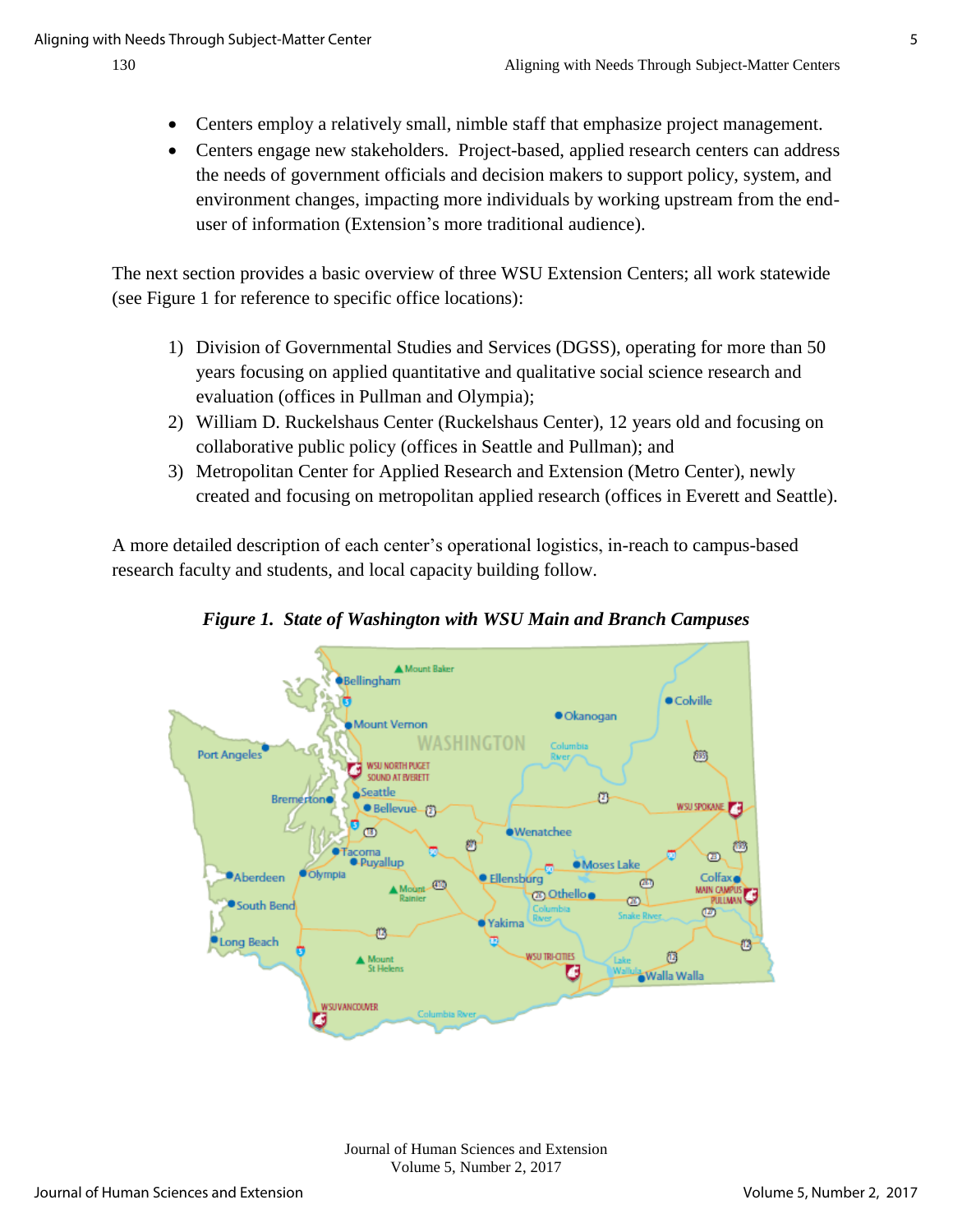## **Is Project-Based Extension the Answer? Experience and Reflections from Three Washington Centers**

### **Division of Governmental Studies and Services (DGSS)**

Founded in 1964, the Division of Governmental Studies and Services is jointly sponsored by WSU Extension and the College of Liberal Arts to apply social science approaches to issues of public policy in order to support good governance, improve citizen-government relationships, and enhance community resilience and quality of life in Washington and the Pacific Northwest. In 2001, the College of Liberal Arts and WSU Extension reached an agreement that combined two separate entities into a jointly-sponsored university outreach unit. Under this agreement, DGSS and the Program for Local Government Education (a program funded by the W. K. Kellogg Foundation and housed in WSU Extension) were merged and retained the title Division of Governmental Studies and Services, resulting in an expanded mission, a broadened scope of activities, and substantial growth in staff and applied social science research assets.

DGSS serves the people of Washington as the political science outreach arm of the University, linking academic campus resources to real-world initiatives to help address pressing issues and challenges. In this capacity, DGSS provides high-quality, applied research and training to tribal, federal, state, and local government agencies in the Pacific Northwest. Because of its cosponsorship by the College of Arts and Sciences and WSU Extension and its strong connections to a number of academic units, DGSS has a long history of cross-disciplinary activities.

In addition to significant on-campus connections, DGSS has a broad array of client and partner relationships off campus that contribute to its success in extramural entrepreneurship; its reputation as a trusted source of expertise to bring data to bear on controversial issues; and its capacity to assist other WSU units with outreach, research, and innovative problem-solving. DGSS is affiliated with or has provided several training programs through the years to the Northwest Municipal Clerks Institute, the Western Regional Institute for Community Oriented Public Safety (WRICOPS) and the Natural Resources Leadership Academy (NRLA).

DGSS faculty and staff represent expertise in program evaluation and applied social science, policy-focused research, technology applications for community development and governance, facilitation, and conflict management. Because DGSS is based on the main WSU campus, personnel often work with other departments and units within the university, such as the Edward R. Murrow College of Communication; the Department of Criminal Justice and Criminology; the School of Politics, Philosophy, and Public Affairs; and the Department of Civil and Environmental Engineering. Collaborating with these units and others allows DGSS to link university expertise and capacity to communities throughout the Pacific Northwest. Joint sponsorship, diverse faculty and staff, and connections with various departments and agencies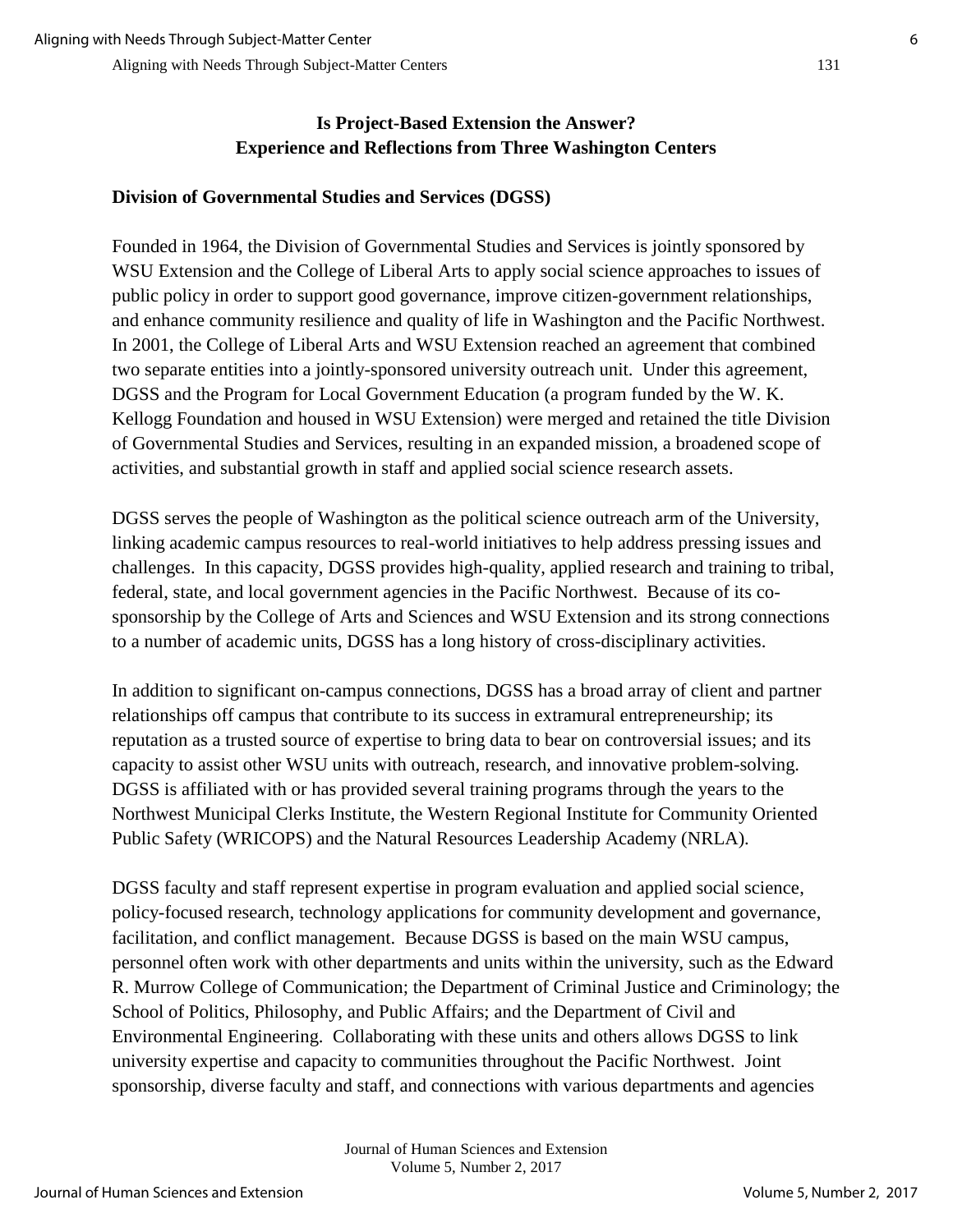regionally and nationally make DGSS a strong, interdisciplinary partner that lends considerable strength to competitive grants and contracts. In addition, DGSS engages students on a regular basis, providing research and internship opportunities for undergraduate and graduate students that not only supports their acquisition of strong applied research skills but also provides data for thesis and dissertation development.

As an applied research and outreach unit at Washington State University, DGSS has extensive experience in evaluation research methodology, analysis, facilitation, and training to enhance organizational capabilities. DGSS has worked on numerous cutting-edge projects with a strong publication record in topics such as biased policing, community sustainability, community policing, and social capital.

### **William D. Ruckelshaus Center<sup>1</sup>**

The William D. Ruckelshaus Center (Ruckelshaus Center) is a joint effort of WSU and the University of Washington (UW) that fosters collaborative public policy in the State of Washington and Pacific Northwest. This unique partnership between Washington's two research universities was established in response to requests from prominent local, state, and regional leaders, many of whom now serve on its advisory board. It is hosted at UW by the Evans School of Public Policy and Governance and at WSU by Extension's Community and Economic Development unit, which also provides its administrative home. The Center was founded in 2004 and renamed in 2006 after William D. Ruckelshaus–the first and fifth administrator of the U.S. Environmental Protection Agency, a longtime public and private sector leader, and a 2015 recipient of the Presidential Medal of Freedom. Ruckelshaus is the Center's founder and advisory board chair.

Dedicated to assisting public, private, tribal, nonprofit, and other community leaders in their efforts to build consensus and resolve conflicts around difficult public policy issues, the Center's services include situation assessment, collaborative process design, facilitation and mediation of collaborative processes, development of collaborative capacity, and establishment of a common information base. Scholars and practitioners refer to this field as collaborative governance, collaborative public policy, or public policy conflict resolution, among other terms (e.g., Ansell & Gash, 2008; Dukes, 1996; Emerson, Nabatchi, & Balogh, 2012). The Center has helped resolve challenges and conflicts on large and small issues involving natural resource management, disaster response, healthcare, economic development, good governance, and other topics (Kern, 2013).

Funding for the Center is a mix of public and private sources, including modest core funding from the UW and WSU, fee-for-service contracts for specific projects, and private philanthropy.

 $\overline{a}$ 

<sup>&</sup>lt;sup>1</sup> This section draws on material from Hall & Kern, 2017.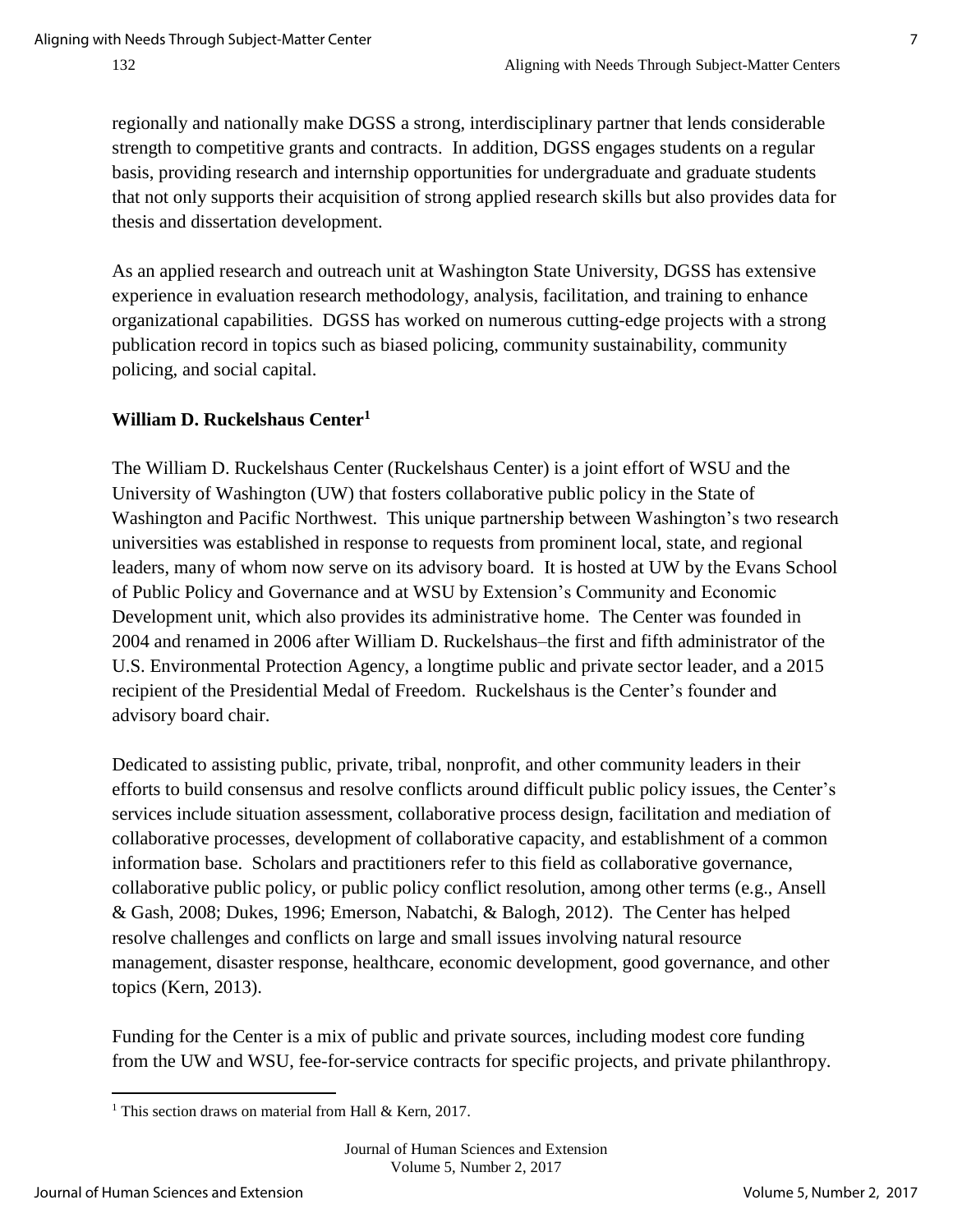The Ruckelshaus Center seeks to establish project teams that involve its core faculty and staff, as well as faculty, staff, students, and practitioners affiliated with both of its universities. The Center's four-member core faculty have more than 75 years of collective experience in public policy conflict resolution and collaborative policy-making, as well as have advanced degrees in relevant fields such as public policy, marine affairs, law, and land use planning. Since 2010, the Center has engaged more than 60 WSU, UW, and other faculty and practitioners in projects. In some situations, private sector practitioners are also involved.

Because of its emphasis in "on the ground" and "in the community" application of academic expertise, WSU Extension attracts university-based experts from public policy, business, law, and many other disciplines. The Ruckelshaus Center's Collaborative Capacity Building and Training program helps develop conflict resolution expertise among Extension faculty and others. The Center's student internship program seeks to create collaborative competence among the next generation of policy leaders. Community-based Extension faculty and staff are also a good source of project opportunities, since they are integrated into the fabric of their communities and know what public policy challenges would benefit from the Center's services.

The Center's unique structure as a joint WSU/UW center led to the creation of a separate 501(c)3 Ruckelshaus Center Foundation to accept charitable gifts; neither university felt its foundation should solely represent the Center. The Center's advisory board guidelines established a development committee responsible for "establishing and executing a plan for Center resource development that results in a balanced portfolio of funding sources…that will be seen as neutral" (William D. Ruckelshaus Center, 2015, p. 5). In addition to core funding and fee-for-service, that portfolio includes Board giving, other major donors (including a Chairman's Circle of more than 70 individuals and organizations who give \$1,000+ each year), foundation grants, events, small and medium donors, and expendables from an endowment. The committee raised over \$310,000 from those sources in fiscal year 2015 and over \$675,000 in fiscal year 2016. The Ruckelshaus Center Endowment for Excellence has grown from just more than \$1 million in 2010 to more than \$4 million by the end of 2016 (the largest endowment at WSU Extension) toward a \$5 million goal.

## **Metropolitan Center for Applied Research and Extension**

As early as the 1990s, Extension County Directors in Washington's metropolitan counties recognized the need for a fundamental shift in how Extension served their constituents beyond traditional Extension programming. Beginning in 2002, increasing demands on county general funds began to put funding at risk for local Extension offices. While ongoing funding for Extension became a critical issue, county officials still wanted to access the research capacity of universities to help address the complex, multijurisdictional, and multifaceted issues facing them. In Washington's largest county, home to the city of Seattle, other urban serving universities had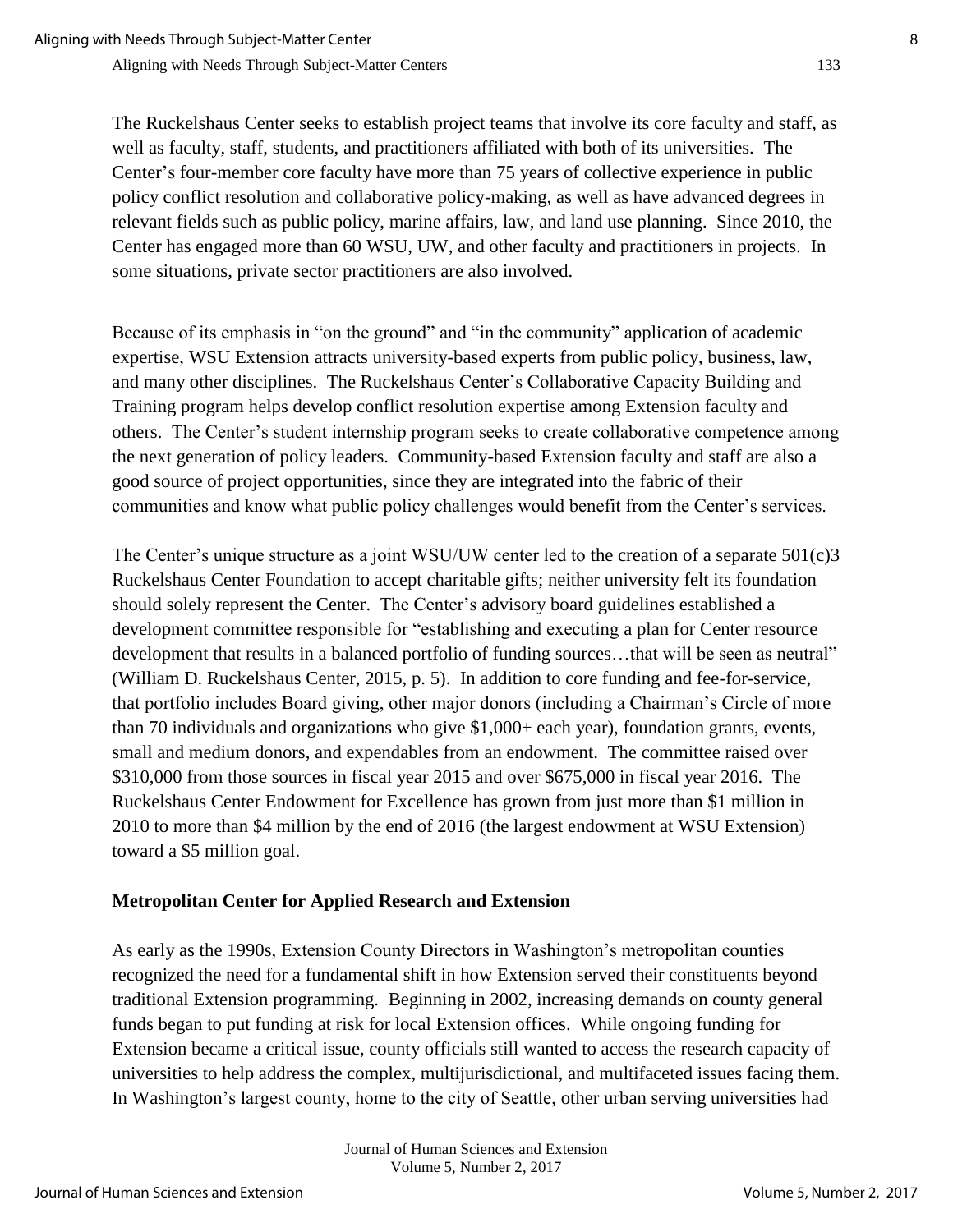greater name recognition than WSU with its main campus located 300 miles away. For WSU Extension, the complex sociopolitical landscape of Washington's metropolitan counties, the unique character of their issues, the competition from other educational service providers, and the staffing limitations in current metropolitan county Extension offices required a new university engagement model in the metropolitan Puget Sound (Gaolach et al., 2015).

WSU Extension responded to these changing conditions by creating the Metropolitan Center for Applied Research and Extension (Metro Center), officially adopted by the WSU Regents in January 2016. The Metro Center was established to strengthen Puget Sound metropolitan communities through collaboration, innovation, action-oriented research, and outreach designed to contribute to the resiliency of local economies and strengthen the region's governmental and nonprofit sectors. In the tradition of Extension, the subject matter is community-driven, but the Metro Center breaks from tradition by being solely project-driven and working across a variety of subject matters within metropolitan communities.

The Metro Center makes a clear distinction between projects and programs. Extension's tradition is to build long-term, educational-based, community-delivered programs. Examples include 4-H community and school clubs, Master Gardener volunteer programs, SNAP-Ed community nutrition programs, and forestry education. The Metro Center only conducts projects defined as being time-bound (months to a few years) with a clear start and end date, having a defined set of deliverables, and being extramurally funded.

The Metro Center has a small core staff and assembles WSU faculty, staff, and students into short-term, project-based teams to address specific, externally-funded initiatives. This gives the Metro Center the necessary flexibility to respond quickly to new opportunities and emerging metropolitan issues. Currently, the Metro Center is comprised of a full-time director, one and one-half project specialists, and a half-time operations manager; all are 100% funded by the university. However, WSU expects the Metro Center to engage in projects that fully fund all expenses involved.

Once contacted by a client about a project, Metro Center staff (a) undertake initial project scoping, (b) develop the project team, (c) help secure necessary project funding, (d) develop and monitor project contracts and deliverables, (e) encourage scholarly work resulting from project activities, and (f) promote WSU as a leader in addressing metropolitan issues. The project specialist—who works more as a project manager than a practitioner—supports team members in delivering their specific, contract-defined roles in the project along with supporting campusbased faculty who may not accustomed to working *with* and *in* communities, thereby ensuring quality and timeliness of project work and deliverables.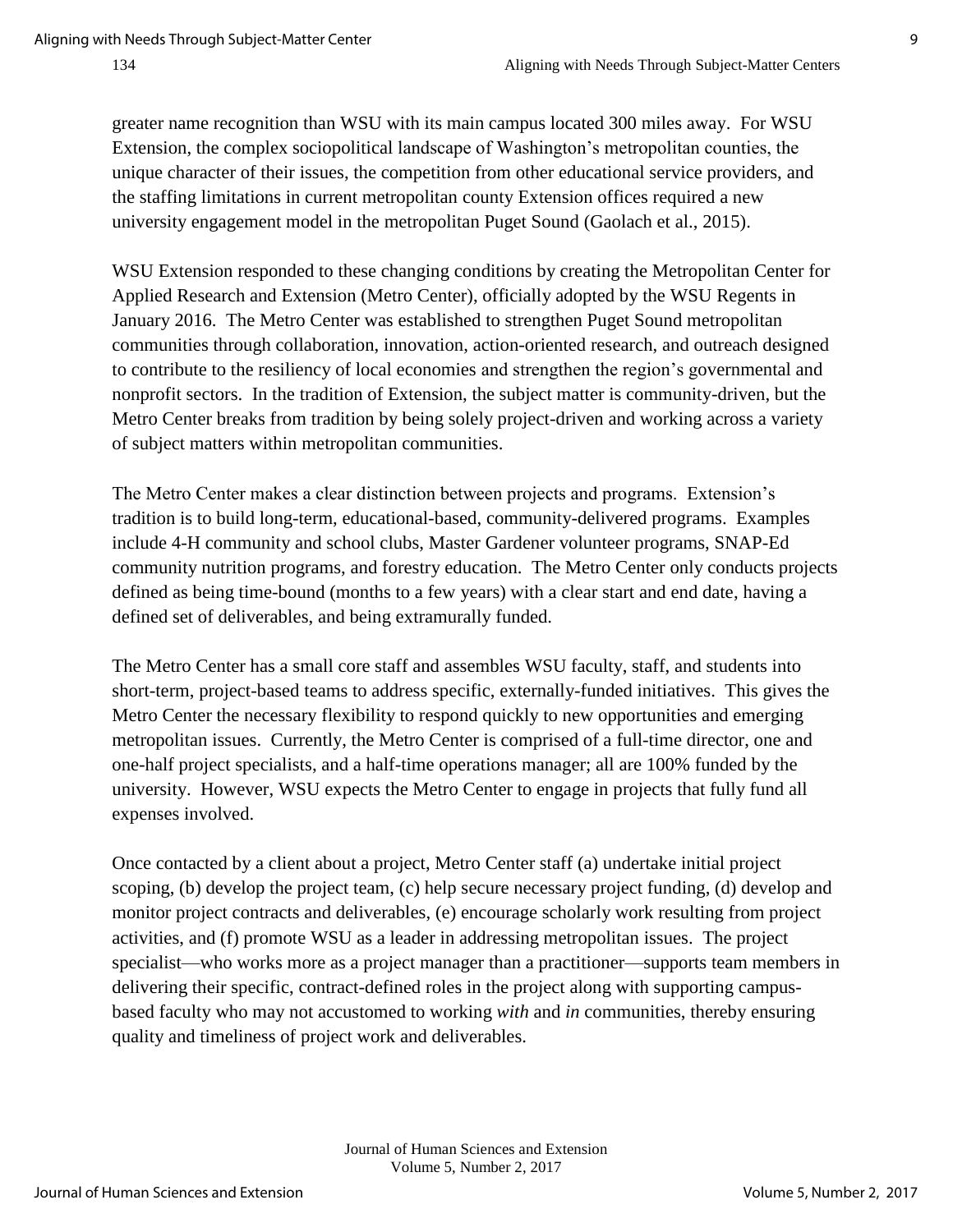The Metro Center is not meant to replace county Extension offices; instead, it brings new capacity with a complimentary focus. There is great value in metropolitan communities for both traditional Extension activities and for accessing the research capacity of the University through project-oriented centers. While not a requirement, most Metro Center projects have both applied research and Extension outreach components. The Metro Center works closely with county Extension offices, WSU Research and Extension Centers, and academic departments to transfer projects with potential for long-term research or educational programming to these units. The Metro Center defines applied research within the broader designation of action-oriented research, which also includes classic action research, participatory research, and grounded action research (Toscano, n.d.). The Metro Center was designed to add that applied research capacity to the local University Extension mix into which metropolitan decision makers can tap.

### **Projects, Programs, County Offices, and Centers–New Models?**

Projects, programs, county Extension offices, and centers are not mutually exclusive. They can and should be designed to function together as they provide complementary services to metropolitan communities while demonstrating the breadth of Land-Grant Universities. Combined, they bring the long-term educational programs that are a hallmark of Extension along with the applied, action-oriented research capacity of a university. How they are combined can and should vary across Land-Grant Universities as evidenced by programs such as Colorado State University's *CSU in the City* Extension program in Denver (http://metroextension.wsu.edu/ csu-hotshots/), which straddles both city and county government.

The value of an applied research portfolio within urban Extension has gained regional and national interest. The Western Center for Metropolitan Extension and Research (WCMER) (http://metroextension.wsu.edu/), a collaboration of seven primarily western Land-Grant Universities with its administrative home in WSU's Metro Center, developed the Hot Shot model (see Figure 2) to provide a vehicle for an Extension contact to identify an applied research project team from across the country to add capacity to a locally-driven project. This ensures the local office, whether primarily engaged in more traditional long-term programs or active in project-based applied research, is positioned as the conduit to the expertise. This model is currently being deployed for two WCMER projects—one to secure national funding for a multistate urban project and one to secure foundation funding for a national project.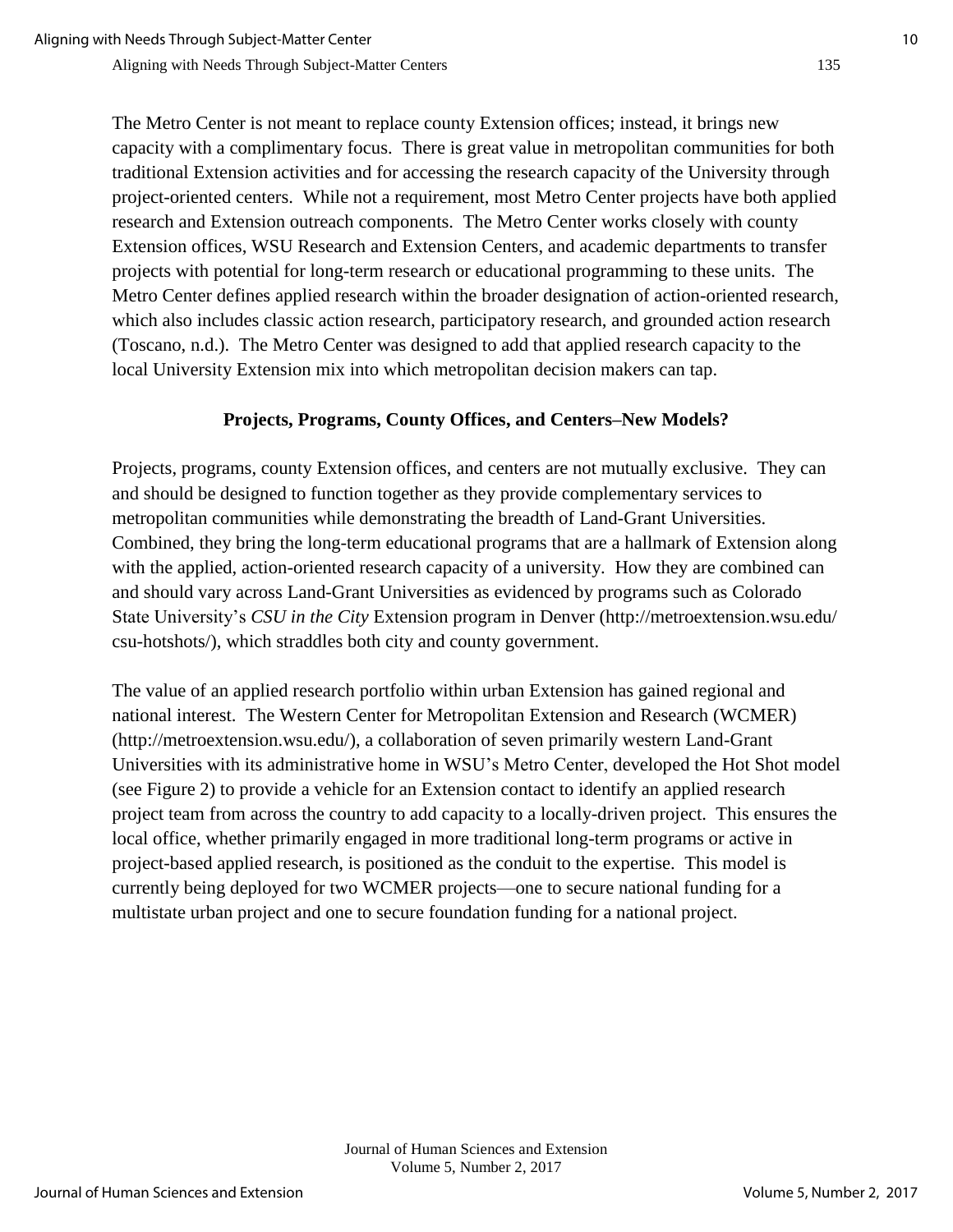



For the majority of projects, WSU's three centers target local decision makers, especially those who make, adopt, or interpret policy. Working upstream at the policy, systems, and environment level has several benefits for urban Extension programs. It can overcome the numbers disadvantage urban Extension offices often face. With very low staff to population ratios, urban Extension offices have difficulty impacting the same proportion of residents as their more rural counterparts. In urban communities, working with policy makers magnifies the impact of an Extension office; influencing 100 policy makers ultimately impacts more residents than direct education of 100 residents. Working with decision makers also more directly articulates the public value of Extension by working at the population level instead of at the individual level. Applied research brings a distinguishing characteristic to the ubiquitous nonprofit educational organizations with which urban Extension offices often must compete for funding and value recognition.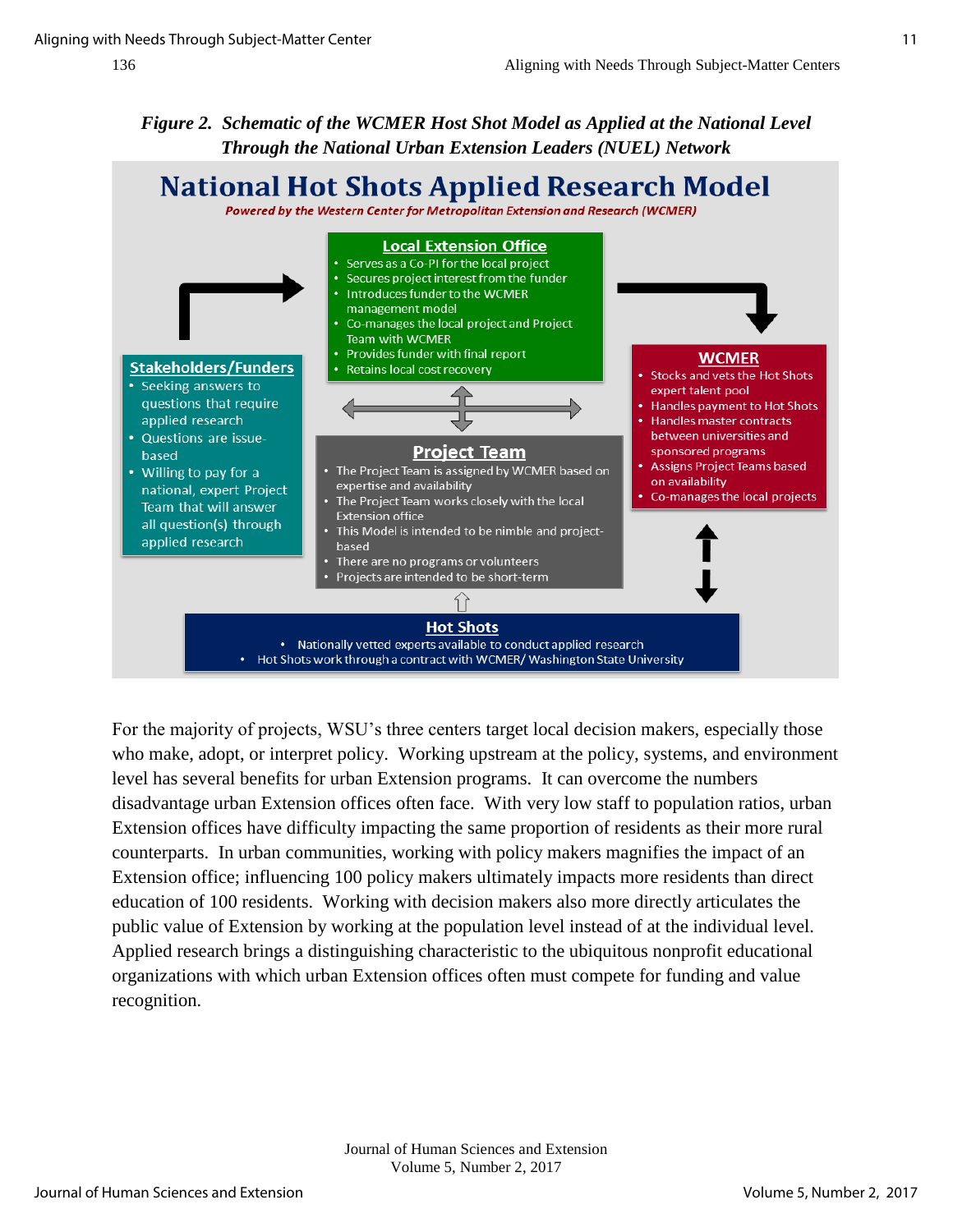## **What This Means for Extension Faculty–Opportunities for Collaboration, Service, and Scholarship**

Subject-matter centers that engage in project-based, applied research activities help demonstrate the public value of Extension and Land-Grant Universities to external stakeholders. Internally, the value of this work needs to be documented through scholarly activities. Extension professionals have established outlets to communicate the results and impacts of their work. For example, several Extension professional organizations host annual conferences with scholarly presentations, and most Extension programs publish fact sheets, bulletins, and publications, some with double-blind peer review. As more Extension programs provide opportunities for promotion, tenure, or permanent status, a greater premium is placed on peer-reviewed publications targeting Extension professionals instead of the end user (e.g., the general public or business professional) of the information. The applied and time-bound nature of subject-matter centers provides opportunities for Extension professionals to be a co- or lead author on peerreviewed publications.

The combination of subject-matter centers and local Extension offices are valuable assets to campus-based research faculty and institutions as public value, engaged scholarship, and integrated research are at a premium for funders and evaluation of institutions. Franz, Childers, and Sanderlin (2012) discovered that faculty wanting to demonstrate public value of their research are looking for assistance in engaging with communities and how to work effectively with communities. The faculty surveyed in this research reported interest in a campus center to help faculty engage with the community. The Carnegie Foundation recently announced an additional 240 U.S. college and university recipients for its Community Engagement Classification for 2015, joining 121 institutions recognized in 2010 (New England Resource Center for Higher Education, n.d.). This is a designation for which universities voluntarily apply, indicating the value and importance of this distinction. The Academy of Community Engagement Scholarship (2012) defines engaged scholarship as "active collaboration with participating community partners…has a positive impact on complex societal needs and issues." (p. 1). An Extension-based, subject-matter center working closely with local Extension offices supports campus-based faculty working in communities while increasing the value and impact of such research. By partnering with campus-based faculty, Extension professionals will have increased opportunities to add value to their communities, lead or co-author peer-reviewed journal articles, and lead related Extension-based scholarly products in collaboration with other team members.

#### **Conclusions/Summary**

While Extension has a long tradition in a program development model based on needs assessment, program design and implementation, and program evaluation (Franz et al., 2015),

> Journal of Human Sciences and Extension Volume 5, Number 2, 2017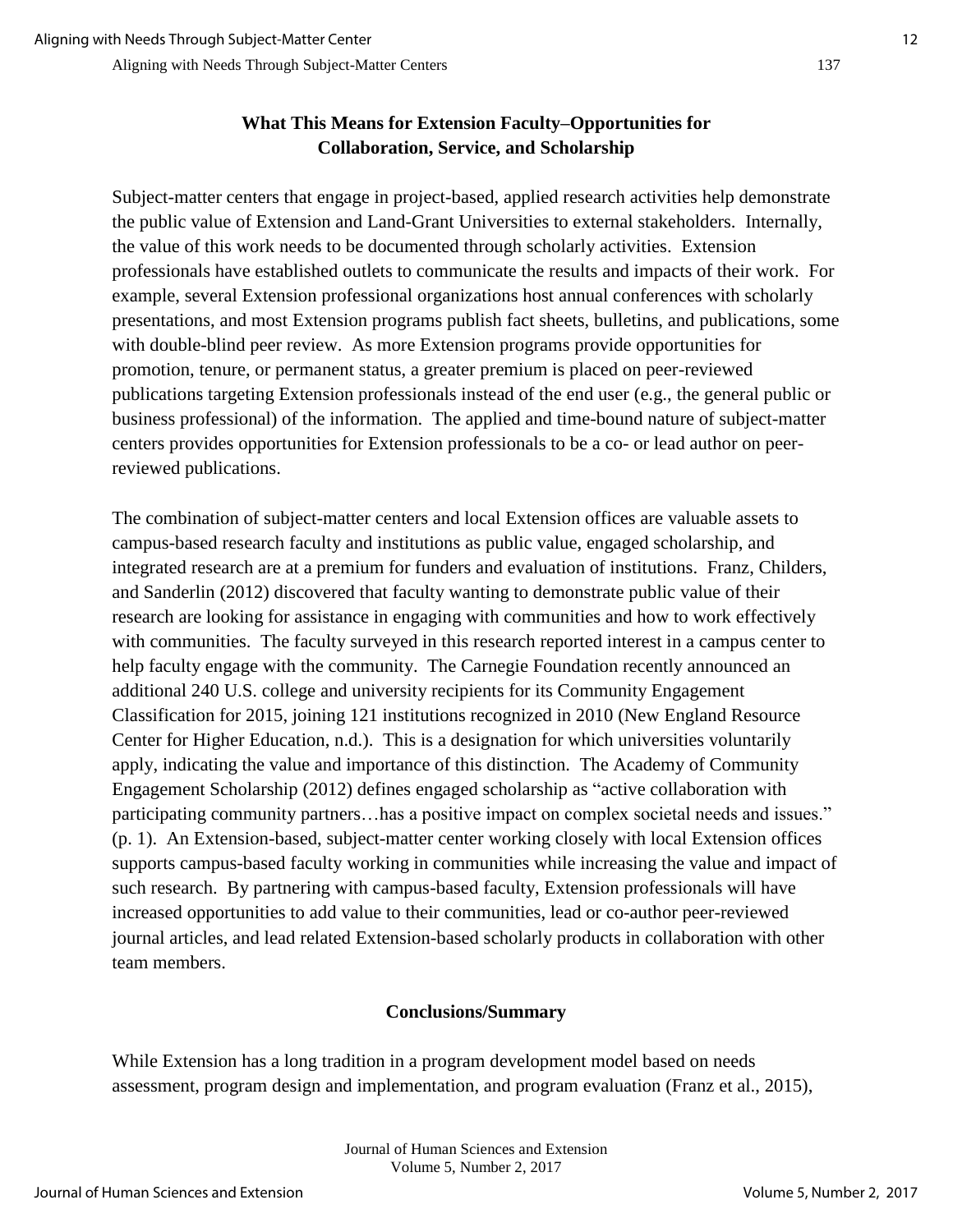opportunities and complexities in metropolitan communities suggest the need for a nimbler approach. In metropolitan communities, Extension offices are often faced with very small staff sizes relative to the large populations they are expected to serve; they operate amongst numerous agencies, nonprofit organizations, and nongovernmental organizations that provide similar services while competing for funding and visibility; and they face a very complex multijurisdictional set of governments who often look to Extension to bring the entirety of the university to help address the multidimensional issues of metropolitan communities. Existing program models alone are ill-prepared to handle these demands (see Table 1).

| <b>Program-Based Extension</b>                                                                       | <b>Project-Based Extension</b>                                      |
|------------------------------------------------------------------------------------------------------|---------------------------------------------------------------------|
| Staffed by county/area/regional agents who focus                                                     | Staffed by center-based faculty who emphasize                       |
| on program development (assessment, planning,                                                        | project management; not necessarily subject-                        |
| design, implementation, and evaluation) and                                                          | matter experts, but may be practitioners within                     |
| deliver a series of activities over the course of                                                    | subject matter. They work with numerous                             |
| several years; they are local, subject-matter                                                        | governmental and community organizations as                         |
| experts.                                                                                             | dictated by specific projects.                                      |
|                                                                                                      | University faculty serve as project specific                        |
| They generally have a long tenure in a county;<br>emphasizing long-term engagement and impact        | subject-matter experts and may work only a few                      |
| within the county through their programming.                                                         |                                                                     |
|                                                                                                      | times in any specific jurisdiction or with any                      |
| Utilize volunteers to multiply impact.                                                               | given stakeholder.<br>Develop short-term teams comprised of experts |
|                                                                                                      | and students to address specific, one-time                          |
|                                                                                                      |                                                                     |
|                                                                                                      | projects.                                                           |
| Deliver programs and curriculum developed by                                                         | Co-create project scope of work and deliverables                    |
| faculty specialists and external stakeholders for                                                    | amongst a project team and community                                |
| statewide use.                                                                                       | stakeholders; designed uniquely for the specific                    |
|                                                                                                      | project or situation.                                               |
| Focuses primarily on end-user of information                                                         | Focuses primarily on policy, systems, or                            |
| (individual-level impacts emphasized).                                                               | environmental change by working with decision                       |
|                                                                                                      | makers (community or population level impacts                       |
|                                                                                                      | emphasized).                                                        |
| Values long-term funding relationships through a                                                     | Seeks short-term funding relationships to provide                   |
| county contract or agreement to support a stable                                                     | project-based funding for subject-matter                            |
| workforce in local office.                                                                           | specialists and to support a small core staff.                      |
| Delivers a traditional blend of program offerings                                                    | Focuses on aligning client needs with resources                     |
| comprised of 4-H youth development; nutrition                                                        | and expertise from across the university and                        |
| education, agricultural production, natural                                                          | Land-Grant system, reaching beyond the                              |
| resource stewardship, horticulture, community                                                        | traditional college of agriculture for needed                       |
| vitality, etc.; derived primarily from expertise                                                     | expertise.                                                          |
| within a college of agriculture.<br>$(A \cdot \lambda_{\text{model}})$ from $C_2 \text{Hence } 2016$ |                                                                     |

*Table 1. Contrasting Elements of a More Traditional Program-Based Extension Model Compared to a Project-Based Extension Model*

(Adapted from Collins, 2016)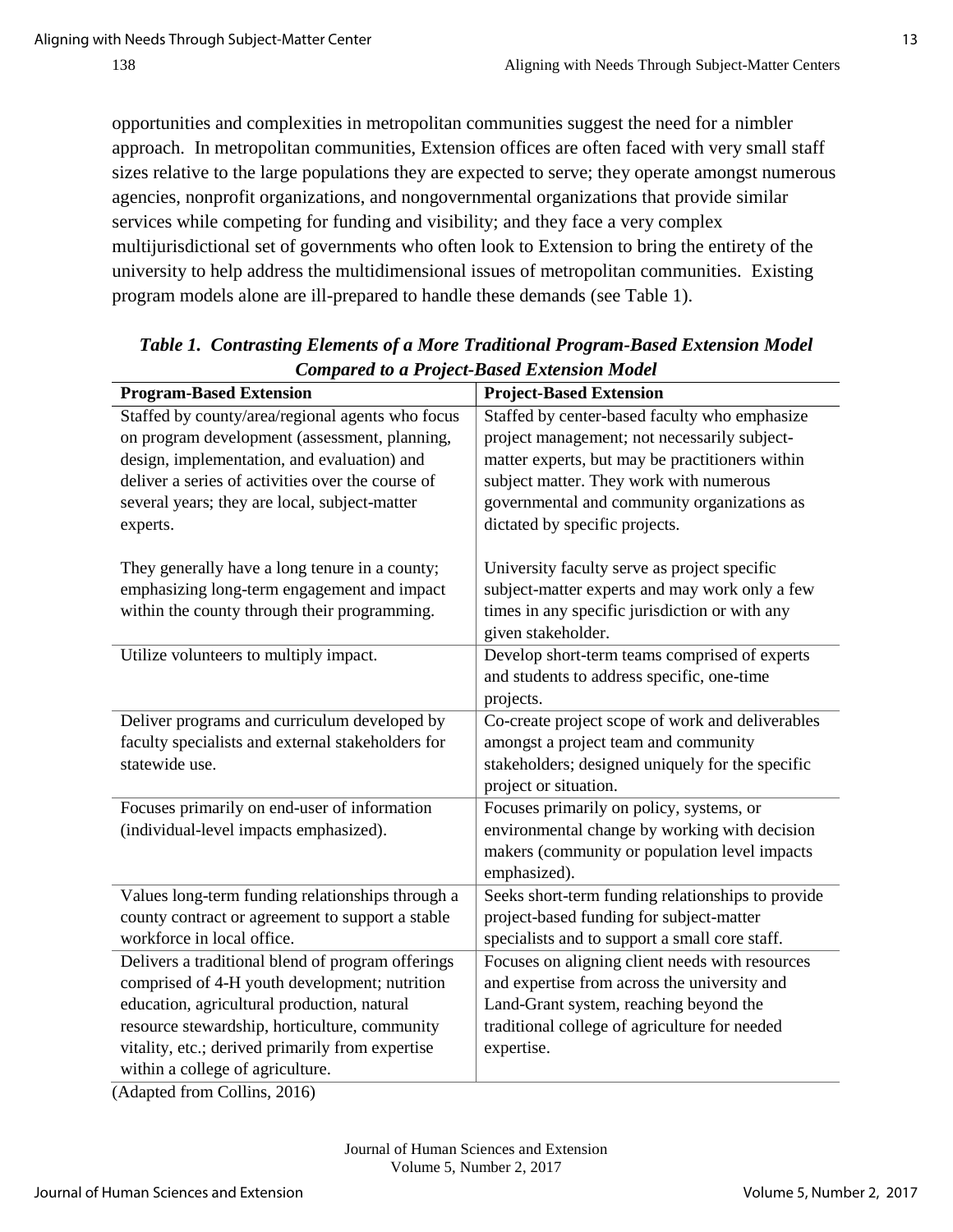Subject-matter centers can provide Extension programs and local offices with additional resources and the nimble and flexible staff necessary to address emerging, time-sensitive issues that faculty fully engaged in long-term educational programming do not have the capacity to address. WSU Extension has successfully developed several such centers, three of which were reviewed here. In addition to providing capacity and flexibility, these centers also act as conduits between local Extension offices and campus-based resources, including deploying both graduate and undergraduate students on real-world issues; engaging campus-based faculty in offcampus, applied research opportunities; and generating additional resources for all parties through new funding sources. By deploying the university's resources on urban policy, systems, or environmental change projects, Extension increases the public value and community engagement metrics for the participating faculty and the institution as a whole.

Subject-matter centers are not without challenges in operating within the construct of a Land-Grant University that prioritizes research, teaching, and service. The three subject-matter centers featured in this article specialize in fee-for-service opportunities to conduct applied research and address community-based issues. While each center has an allocation of base funding, these resources primarily support basic infrastructure and gap financing for core staff when they are not covered by project-based billing. This creates a tension between practice (external projects) and research (publications). It is challenging to meet existing project responsibilities and keep new projects in the pipeline while also fulfilling peer-review publication expectations for faculty promotion. Similarly, it is important to evaluate past and current projects undertaken at subjectmatter centers, but this is difficult to accomplish when evaluation takes time and money, and few funders are willing to invest to support such activity. Additionally, similar to more traditional approaches to Extension work, Extension based subject-matter centers struggle to gain attention, recognition, or support within their universities which often directly or indirectly structure reward systems to favor research and teaching performed by campus-based faculty.

The three subject-matter centers operate independently from local Extension offices but work cooperatively within the geographic boundaries of any given county Extension office. Therefore, it is critical for the centers and the county offices to coordinate so stakeholders see one Extension, similar to the importance of state specialists fitting within a single Extension perspective for stakeholders. Because all three of these WSU centers are administratively housed in WSU Extension's Community and Economic Development Unit (http://ced.cw.wsu.edu/), county-based faculty and center-based faculty interact on a regular basis, allowing for relationship building, easier integration and the sharing of outcomes and impacts with stakeholders. In addition, there is a natural interaction between centers focusing on short-term projects and county Extension focusing more on longer-term programs. Consider the following examples.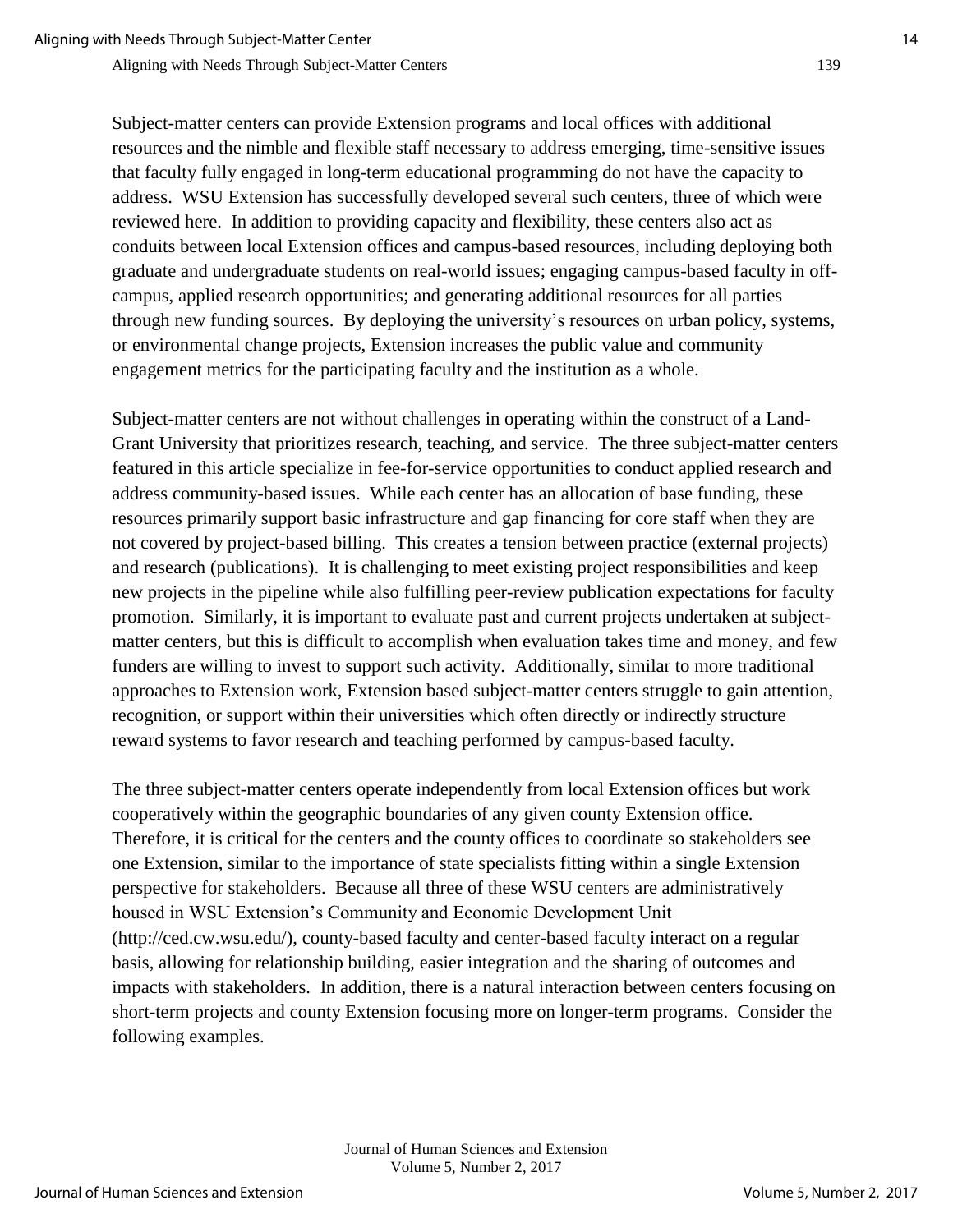- A county-based program can be the impetus for a short-term project which county faculty do not have the capacity or expertise to address; they can reach out to the appropriate subject-matter center to respond to this issue. The center works through the county office (almost like a subcontractor to the local office) to conduct the work. To the stakeholder, it is the county office that brings this additional Extension resource as an additional value to the long-term relationship between the county and the county Extension office.
- While a subject-matter center is working on a time-bound project, a long-term educational program may be a logical outcome of the work. Such an opportunity can be "transferred" to the county Extension office as a natural progression from project to program, all within the same Extension organization.
- Project teams can and often do include county-based Extension faculty and staff.

It is possible that similar centers already exist in a given university, and county Extension offices only need to establish a working relationship with them by highlighting the opportunities of working together. If none exist, or even if they do, Extension leaders can establish their own centers, similar to WSU Extension's approach, which will require new funding or repurposing existing funding. While this can be difficult, WSU Extension was able to establish the new Metro Center through reallocation of existing funding to respond to the opportunities metropolitan communities offered while still supporting traditional-based county programs. The WSU Metro Center was established with a core staff of 2.5 employees, which is a minimal investment to serve a multiple-county geographic area which encompasses more than half of the state's population and nearly three-quarters of the state's legislative districts.

#### **References**

- Academy of Community Engagement Scholarship. (2012). *Concept paper.* Retrieved from http://academyofces.org/upload/2%20pager%20ACES\_Concept\_Paper%20with%20Foun ding%20Members.pdf
- Ansell, C., & Gash, A. (2008). Collaborative governance in theory and practice. *Journal of Public Administration Research and Theory, 18*(4), 543–571. doi:10.1093/iopart/mum032
- Argabright, K., McGuire, J., & King, J. (2012). Extension through a new lens: Creativity and innovation now and for the future. *Journal of Extension*, *50*(2), Article 2COM2. Retrieved from https://www.joe.org/joe/2012april/comm2.php
- Boone, E., Safrit, D., & Jones, J. (2002). *Developing programs in adult education: A conceptual programming model* (2<sup>nd</sup> ed.). Long Grove, IL: Waveland Press.
- Borich, T. O. (2001). The Department of Housing and Urban Development and Cooperative Extension: A case for urban collaboration. *Journal of Extension, 39*(6), Article 6FEA2. Retrieved from http://www.joe.org/joe/2001december/a2.php.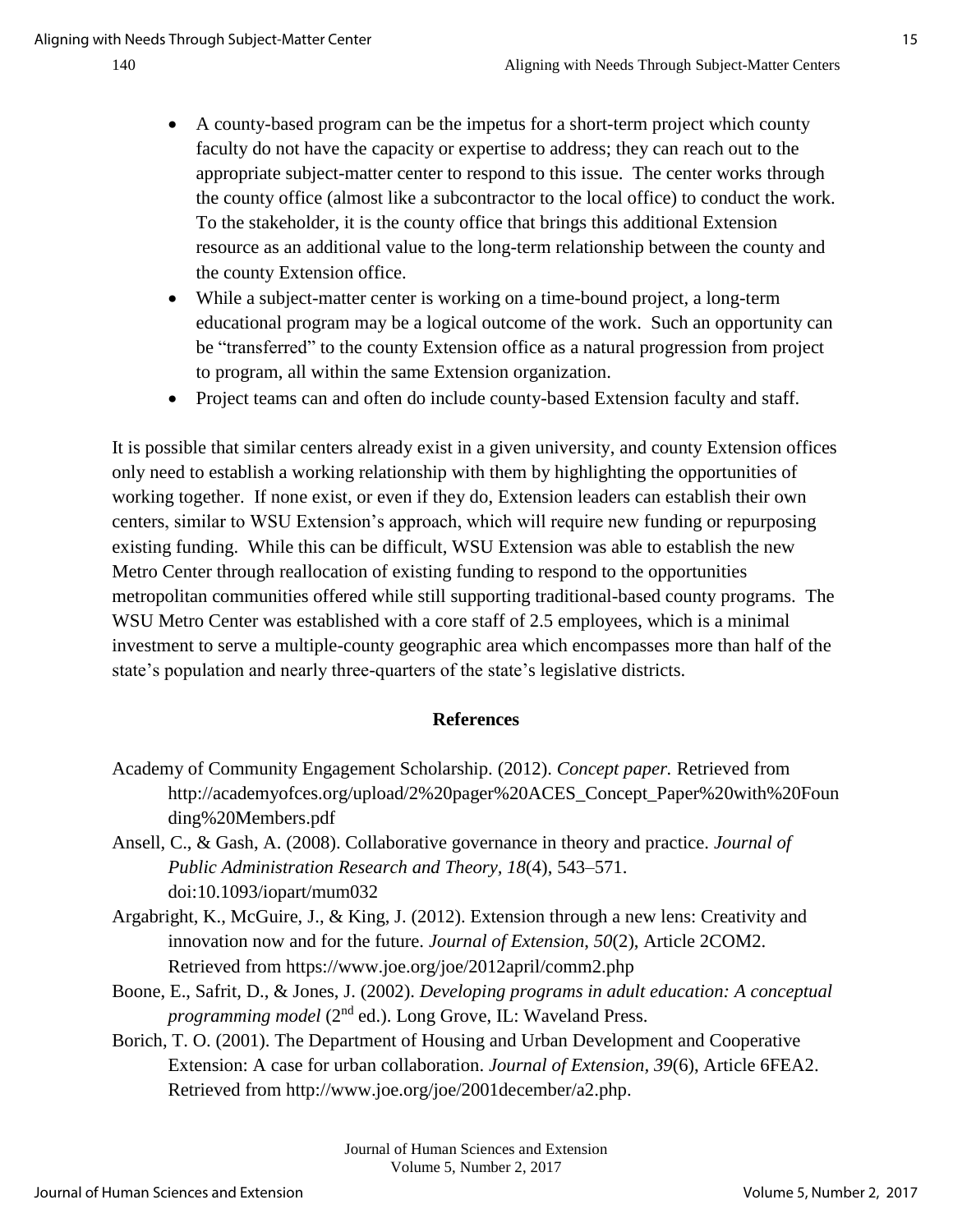Boyle, P. G. (1981). *Planning better programs.* New York, NY: McGraw-Hill.

- Bozeman, B., & Boardman, P. C. (2003). *Managing the new multipurpose, multidiscipline university research center: Institutional innovation in the academic community.* Arlington, VA: IBM Center for the Business of Government. Retrieved from http://www.businessofgovernment.org/sites/default/files/UniversityResearchCenter.pdf
- Caffarella, R. S., & Ratcliff Daffron, S. (2013). *Planning programs for adult learners: A practical guide* (3rd ed.). San Francisco, CA: Jossey-Bass.
- Cervero, R., & Wilson, A. (2006). *Working the planning table: Negotiating democratically for adult, continuing, and workplace education.* San Francisco, CA: Jossey-Bass.
- Collins, R. (2016). Unpublished data.
- Dukes, E. F. (1996). *Resolving public conflict: Transforming community and governance.* Manchester, UK: Manchester University Press.
- Emerson, K., Nabatchi, T., & Balogh, S. (2012). An integrative framework for collaborative governance. *Journal of Public Administration Research and Theory, 22*(1), 1–29. doi:10.1093/iopart/mur011
- Extension Committee on Organization and Policy (ECOP). (2002). *The Extension system: A vision for the 21st century*. Washington, DC: National Association of State Universities and Land-Grant Colleges.
- Fehlis, C. P. (1992). Urban Extension programs. *Journal of Extension, 30*(2), Article 2FEA3. Retrieved from http://www.joe.org/joe/1992summer/a3.php
- Franz, N. (2011). Advancing the public value movement: Sustaining Extension during tough times. *Journal of Extension, 49*(2), Article 2COM2. Retrieved from http://www.joe.org/joe/2011april/comm2.php
- Franz, N., Childers, J., & Sanderlin, N. (2012). Assessing the culture of engagement on a university campus. *Journal of Community Engagement and Scholarship, 5*(2), 29–40. Retrieved from http://jces.ua.edu/assessing-the-culture-of-engagement-on-a-universitycampus
- Franz, N., Garst, B. A., & Gagnon, R. J. (2015). The Cooperative Extension program development model: Adapting to a changing context. *Journal of Human Sciences and Extension, 3*(2), 3–12. Retrieved from https://media.wix.com/ugd/c8fe6e\_e41e14ca280 a4722a8699690c2c52dfd.pdf
- Gaolach, B., McDaniel, R., & Aitken, M. (2015). *WSU Metropolitan Center for Applied Research and Extension.* Proposal to the Faculty Senate, Washington State University, WSU Extension (College of Agricultural, Human, and Natural Resource Sciences), Pullman, WA.
- Garst, B. A., & McCawley, P. F. (2015). Solving problems, ensuring relevance, and facilitating change: The evolution of needs assessment within Cooperative Extension. *Journal of Human Sciences and Extension, 3*(2), 26–47. Retrieved from https://media.wix.com/ ugd/c8fe6e\_73929f04f3b6425ba2ac2cc71dafa0b9.pdf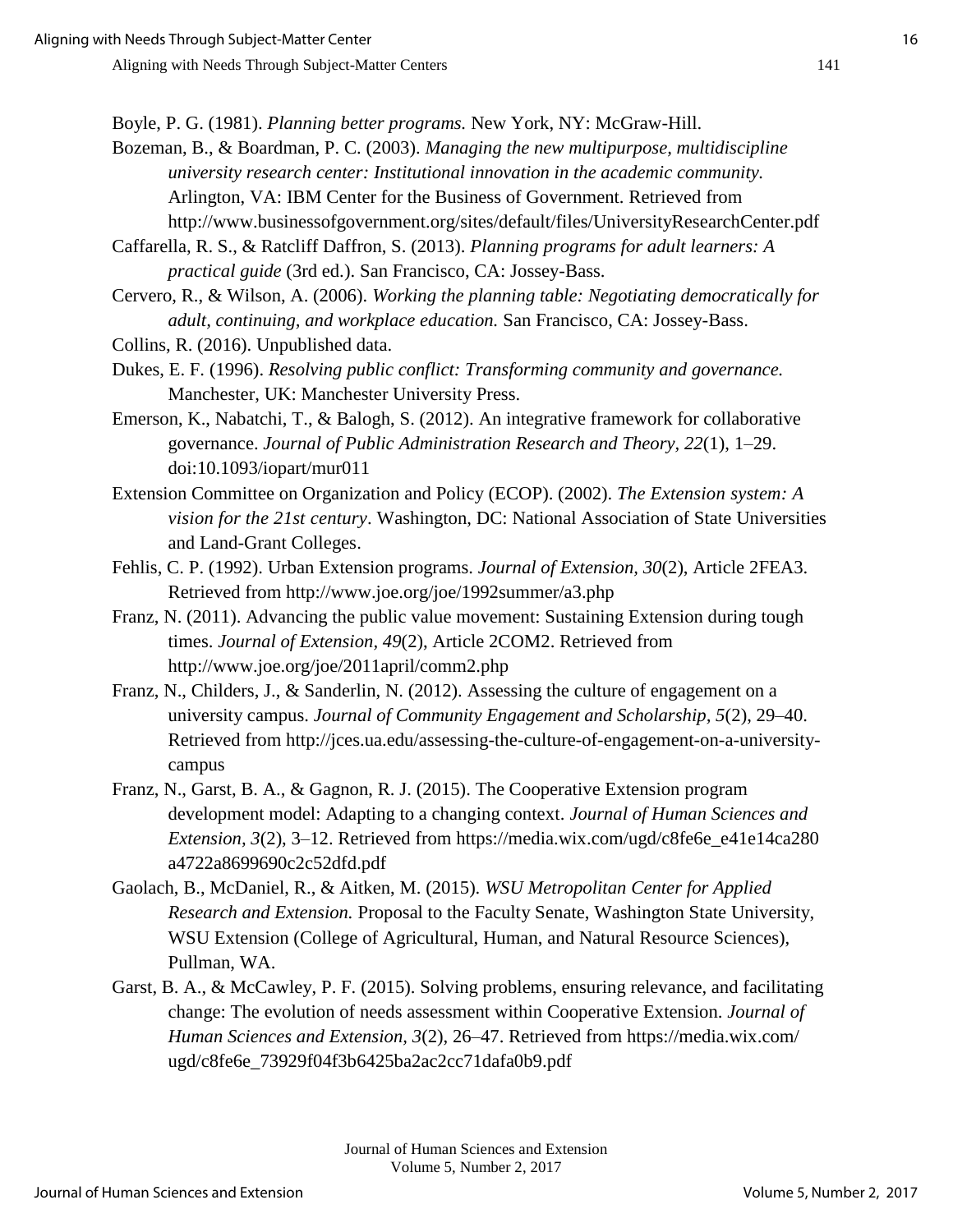Gould, F. I., Steel, D., & Woodrum, W. (2014). Cooperative Extension: A century of innovation.

*Journal of Extension*, *52*(1), Article 1COM1. Retrieved from http://www.joe.org/joe/2014february/comm1.php

- Hall, W., & Kern, M. (2017). The public sector as mediator: The role of public institutions in environmental collaboration and conflict resolution. In A. Georgakopoulos (Ed.), *The mediation handbook: Theory, research, and practice* (pp. 282–289). New York, NY: Routledge Publishing.
- Ikenberry, S. O., & Friedman, R. C. (1972). *Beyond academic departments: The story of institutes and centers.* London, England: Jossey-Bass.
- Kalambokidis, L. (2014). Creating public value with tax and spending policies: The view from public economics. *Public Administration Review, 74*(4), 519–526. doi:10.1111/puar.12162
- Kalambokidis, L., & Bipes, T. (2007). *Building Extension's public value: Presenter's guide.* St. Paul, MN: University of Minnesota Extension.
- Kern, M. A. (2013). Fostering collaborative solutions to environmental conflicts on the ground: The William D. Ruckelshaus Center. *Signal (International Association for Conflict Management), 28*(3), 9–10. Retrieved from http://ruckelshauscenter.wsu.edu/wpcontent/uploads/2013/06/Kern\_Signal\_2013\_Volume\_28\_Issue\_03\_0-1.pdf
- Krofta, J., & Panshin, D. (1989). Big-city imperative: Agenda for action. *Journal of Extension, 27*(3), Article 3FEA1. Retrieved from http://www.joe.org/joe/1989fall/a1.php
- National Urban Extension Leaders (NUEL): De Ciantis, D., Fox, J., Gaolach, B., Jacobsen, J., Obropta, C., Proden, P., . . . Young, J. (2015). *A national framework for urban Extension: A report from the national urban Extension leaders.* Retrieved from http://media.wix.com/ugd/c34867\_668cd0780daf4ea18cb1daddad557c72.pdf
- National Urban Extension Task Force. (1996). *Urban Extension: A national agenda*. Washington, DC: United States Department of Agriculture. Retrieved from http://district4.extension.ifas.ufl.edu/UrbanExtension/PDF/Urban%20Extension,%20A% 20National%20Agenda.pdf
- New England Resource Center for Higher Education. (n.d.). *Carnegie community engagement classification*. Retrieved from http://nerche.org/index.php?option=com\_content&view= article&id=341&Itemid=618
- Peterson, D. J. (2015). Editor's introduction to this special issue. *Journal of Human Sciences and Extension, 3*(2), 1–2. Retrieved from https://media.wix.com/ugd/c8fe6e\_bf7809f19ebf40 b5b26a37f16dc4bc50.pdf
- Seevers, B., & Graham, D. (2012). *Education through Cooperative Extension* (3rd ed.). Fayetteville, AR: University of Arkansas.
- Stahler, G. J., & Tash, W. R. (1994). Centers and institutes in the research university: Issues, problems, and prospects. *Journal of Higher Education, 65*(5), 540–544. doi:10.2307/2943777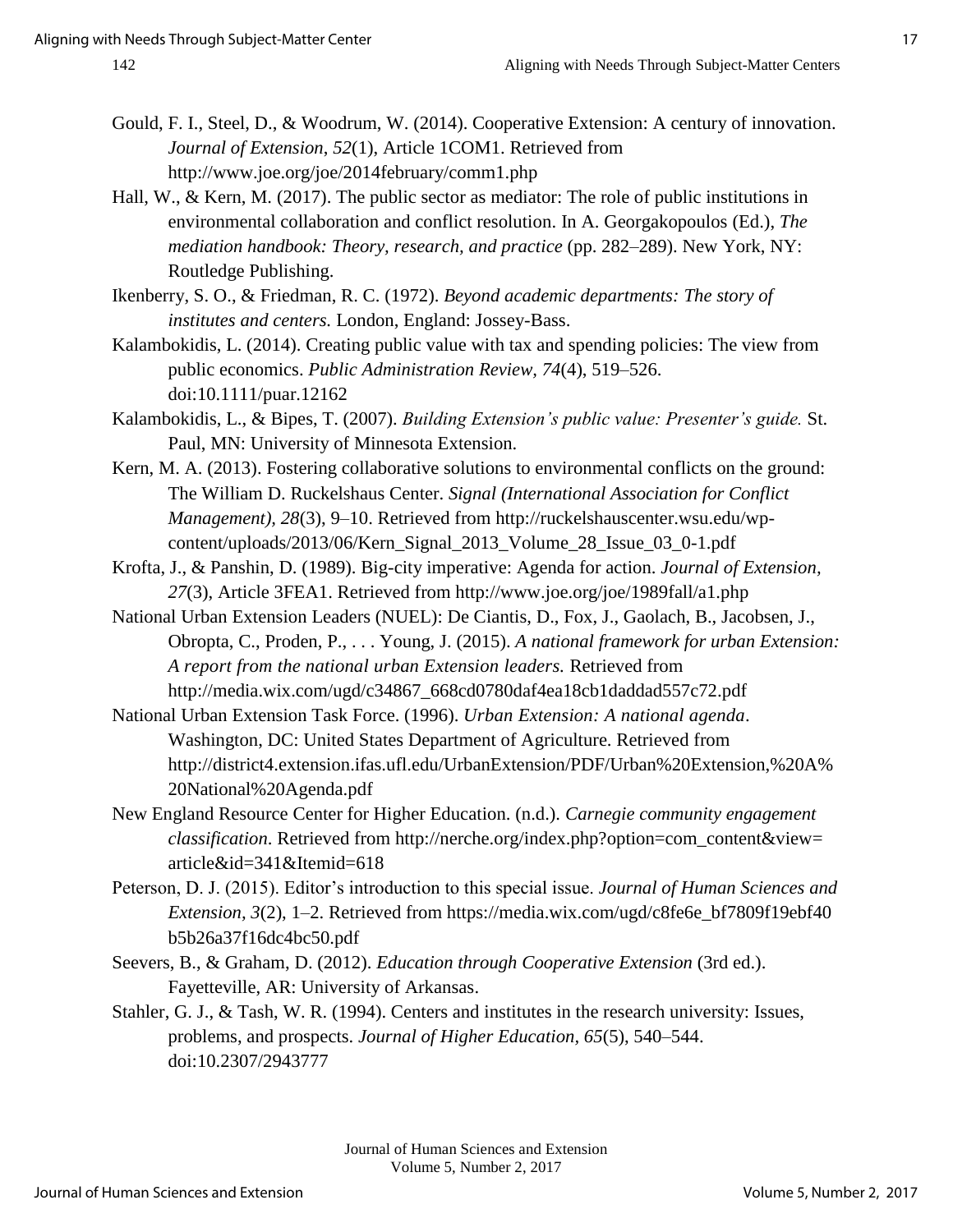- Toscano, P. M. (n.d.). *Praxis inquiry: Action oriented research: Grounded theory and grounded action*. Retrieved from http://home.earthlink.net/~edreforum/id1.html
- U.S. Department of Agriculture. (n.d.). *Extension.* Retrieved from http://nifa.usda.gov/extension
- Webster, N., & Ingram, P. (2007). Exploring the challenges for Extension educators working in urban communities. *Journal of Extension, 45*(3), Article 3IAW3. Retrieved from https://www.joe.org/joe//2007june/iw3.php

Western Center for Metropolitan Extension & Research. (n.d.). *Hot shot model*. Retrieved from http://metroextension.wsu.edu/appliedresearch/hot-shot-model

- Western Extension Directors Association (WEDA). (2008). *Extension in the urban west*. Retrieved from http://extension.oregonstate.edu/weda/secure/files/documents/Extension InTheUrbanWest\_070208Final\_000.pdf
- William D. Ruckelshaus Center. (2015). *Advisory board guidelines.* Seattle, WA: William D. Ruckelshaus Center.

*Brad Gaolach*, PhD, is the founding director of both the WSU Metropolitan Center for Applied Research and Extension and the Western Center for Applied Research and Extension. Prior to these roles, he spent more than a decade as the Extension County Director in King and/or Pierce Counties, the two most populous counties in Washington State. He has served in various leadership roles, including helping to establish the National Urban Extension Leaders network. He began his career with Extension in 2001 as the agriculture and natural resource agent in King County, WA.

*Michael Kern*, MPA, is the Director of the William D. Ruckelshaus Center. He has 25 years of experience in helping diverse groups reach common ground on public policy issues in Washington and the Pacific Northwest. Prior to joining the Ruckelshaus Center as its Director and Associate Professor of Extension at WSU, he was a Senior Associate at Triangle Associates Inc., providing facilitation, mediation, public involvement, strategic planning, project management, and other services. He has also provided these services at nonprofit and academic institutions for the North Cascades Initiative, Hatchery Reform Project, and Hanford Openness Workshops among others.

*Christina Sanders*, MPA, is the Associate Director of the Division of Governmental Studies and Services, specializing in assessment, evaluation, and working with diverse audiences. Additional areas of expertise include working collaboratively with state and local government entities and conducting interviews and focus group facilitations for analysis and reporting related to public policy challenges. Christina has been with WSU for over twelve years; prior to that, she served as the Assistant Director of the University of Idaho's Bureau of Public Affairs Research for more than eight years.